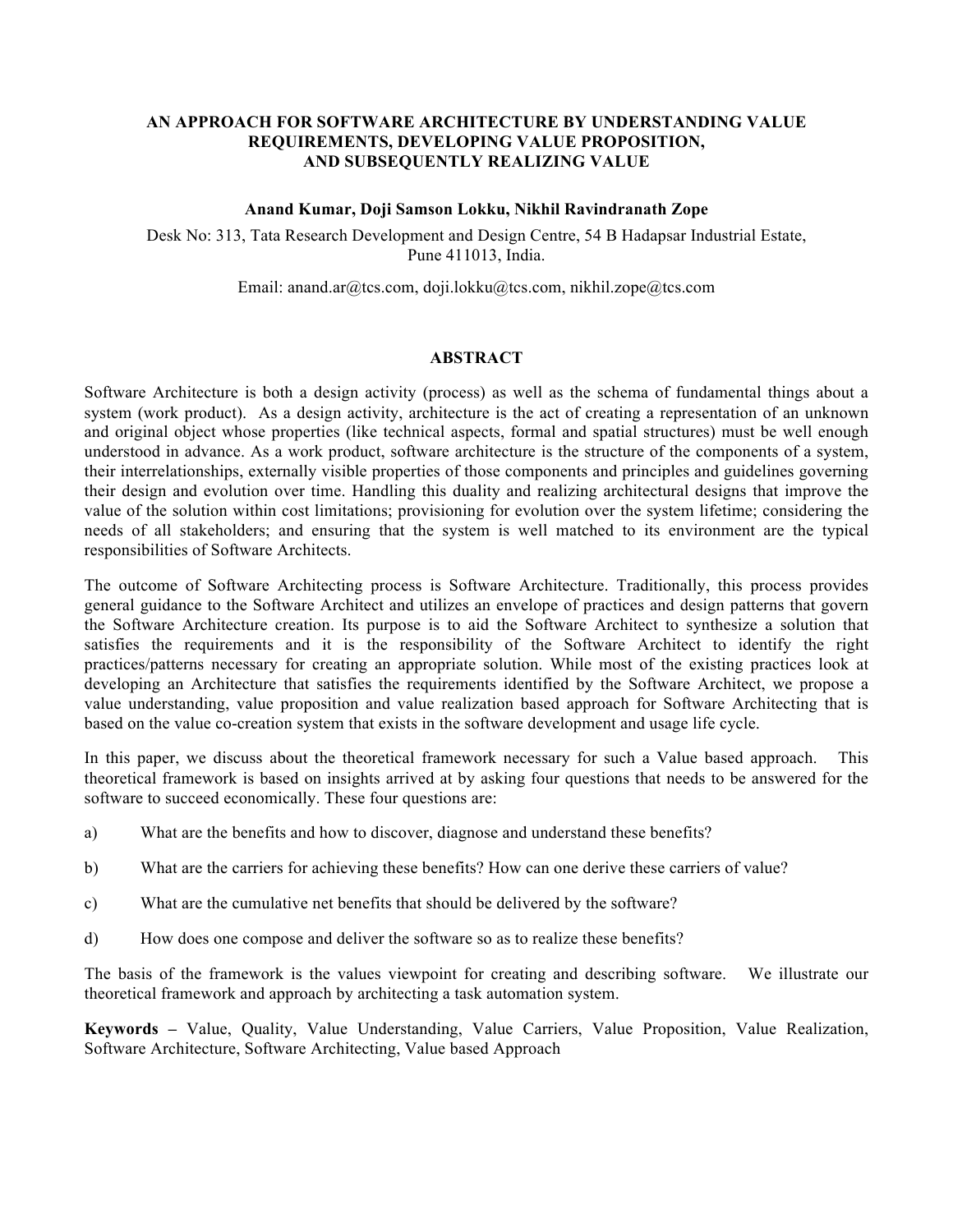#### **1. INTRODUCTION**

Software architecture as a discipline and its work products has been gaining prominence over the last couple of decades. In Software architecture practice, the emphasis on good software architectures has resulted in the need for a systematic approach for architectural design. According to Garlan, *"Good architectures are increasingly based on architectural styles (like client-server, blackboard, event-based, messaging, object-based architectures) that typically specify the design vocabulary, its usage and semantic assumptions. However, practice has shown that each architectural style is appropriate for certain purposes, but not for others"*. According to ISO 42010, *"The complexity of man-made systems has grown to an unprecedented level. This has led to new opportunities, but also increased challenges for organizations that create and utilize systems."* 

Software Architecture is both a design activity (process) as well as the schema of fundamental things about a system (work product). As a design activity, architecture is *"The act of creating a representation of an unknown and original object whose properties (like technical aspects, formal and spatial structures) must be well enough understood in advance".* As a work product, software architecture is *"The structure of the components of a system, their interrelationships, externally visible properties of those components and principles and guidelines governing their design and evolution over time"*. Handling this duality and realizing architectural designs that improve the value of the solution within cost limitations; provisioning for evolution over the system lifetime; considering the needs of all stakeholders; and ensuring that the system is well matched to its environment are the typical responsibilities of software architects.

The definition of a software in terms of its architecture and constituent elements depends on the software's stakeholders' interests and responsibilities. It includes assessments and decisions to select the elements that comprise the software, reference models, various properties of discourse, operational concepts, principles and guidelines. Once the software is realized and put to use, users and other stakeholders observe the effects of the software on the problem area that is addressed by the software. These effects occur because of the various software quality characteristics as a result of which users and other stakeholders experience benefits.

While the objective of software architecting is to create a representation of an unknown software whose properties must be well enough understood in advance, the problem of software architecting involves specification of the proposed software and prediction of its properties before its embodiment. It involves understanding how the resources necessary for realizing the software is organized formally, semantically and how it is represented and how these representations can be acted upon. It is a group activity involving classes of people working in unison.

#### **2. CURRENT SOFTWARE ARCHITECTING PRACTICES**

According to Maier, the four most important methodologies in the process of architecting are characterized as normative, rational, participative, and heuristic. The normative technique is solution-based; it prescribes architecture as it "should be;" that is, as given in handbooks, civil codes, and in pronouncements by acknowledged masters. The rational technique is method/rule based; it prescribes architecture as scientific and mathematical principles to be followed in order to obtain a solution to the stated problem. Both the normative and rational methods are analytic, deductive, experiment-based, easily certified, well understood, and widely taught in academia and industry. The participative technique is based on obtaining consensus between multiple stakeholders and addressing the complexities created by these stakeholders; it prescribes architecture as creating a system in which widespread cooperation is necessary. The heuristics technique is based on "common sense," that is, on what is sensible in a given context. Contextual sense comes from collective experience stated in as simple and concise a manner as possible. Both the participative and heuristics methods are nonanalytic, inductive, difficult to certify, less understood, and is seldom taught formally in either academia or industry.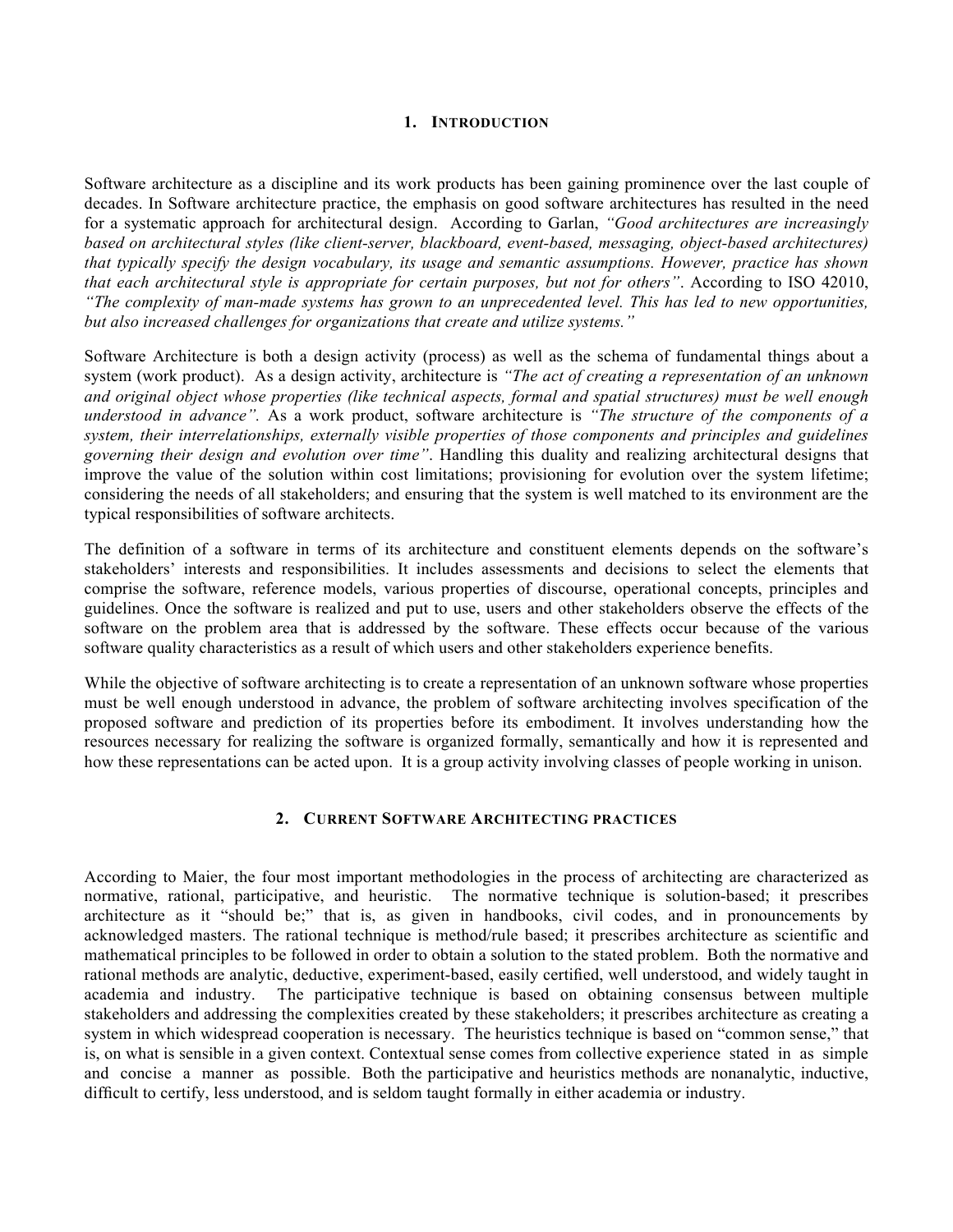According to Jamshid Gharajedaghi, the systems methodology is a holistic language of interaction and design developed to face the dilemma of systems where the whole is becoming more and more interdependent while the parts display choice and behave independently. He conceived an iterative methodology based on an iterative process of applying simple rules to architect systems. Iterations of structure, function, and process in a given context would examine assumptions and properties of each element in its own right, then in relationship with other members of the set. Subsequent iterations would establish validity of the assumptions and successively produce an integrated design of software. Accordingly, the concerns that he addresses in his iterative process are: a) Function - Concerns of goal/purpose of software, b) Structure - Concerns of resources while the software is used, c) Process - Concerns of work while the software is used and d) Context - Concerns of environment while the software is used.

According to Faislander, software architecting is a creative activity that bridges the gap between imagination (art) and the tangible reality (Science). Accordingly, defining the architecture of a system consists of imagining, in a structured way, solutions based on concepts that are supported by universal principles and rules, using predefined generic constructs, patterns and heuristics. This is achieved by transforming the requirements model of a system to a logical and physical architecture using intermediate models. These intermediate models are functional and behavioural models which are assigned to system elements of the physical architecture. The logical and physical architecture definitions are arrived at thru multiple iterations so as to produce a consistent definition.

According to the Software Engineering body of Knowledge, four main methods help guide the software architecting process. The function oriented (structured) design approach is a classical method in which decomposition of a system centers on identifying the major software functions and then elaborating and refining them in a top-down manner. In the Object oriented design approach, inheritance and polymorphism play a key role in developing a set of objects that satisfy the requirements of the software. The data structure oriented design approach is another method in which decomposition of a system centers on identifying the data structures that the software manipulates and then developing the software's control structure based on these data structures. The component based design approach addresses issues related to providing, developing and integrating software components (which are the loci of computation or data store) so as to compose the desired software.

According to Inverardi and Wolf, a Chemical Abstract Machine model can be adopted to architect a system. This model corresponds to an operational specification of software and does not bias the software towards any particular computation model. In this method, software architecture is fashioned after chemicals and chemical reactions. The states of the machine are chemical solutions where floating molecules can interact according to a stated set of reaction rules. This method helps define the structure and abstract behaviour of the software in a modular form which can then be refined by the addition of molecules (software design elements) and transformation rules for composing the identified molecules together. They can use this method to compose specifications from parts and define rules for this composition which can then be subjected to correctness analysis and comparative analysis.

According to Luckham, Vera and Meldal, software architecture is a specification of the components of a system and the communication between them. They propose three alternative concepts of architecture: Object connection architecture, Interface connection architecture and plug and socket architecture. An object connection architecture consists of the interfaces and connections of a system represented in the form of an object oriented systems comprising a) object oriented interfaces, b) set of modules that conform to these interfaces, c) connections between the modules. Interface connection architecture defines all connections between the modules of a system using only the interfaces which specify both the provided and required features. Plug and socket architectures are interface connection architectures in which interfaces are allowed to provider services wherein a service denotes a number of individual connections between interface features.

According to Garlan and Allen, software architecture is an interconnected collection of object instances. This postulation provides a formal basis for reasoning about the properties of the system. Accordingly, Software architecture is a hierarchical structure of components, connectors and configurations. To support this formulation,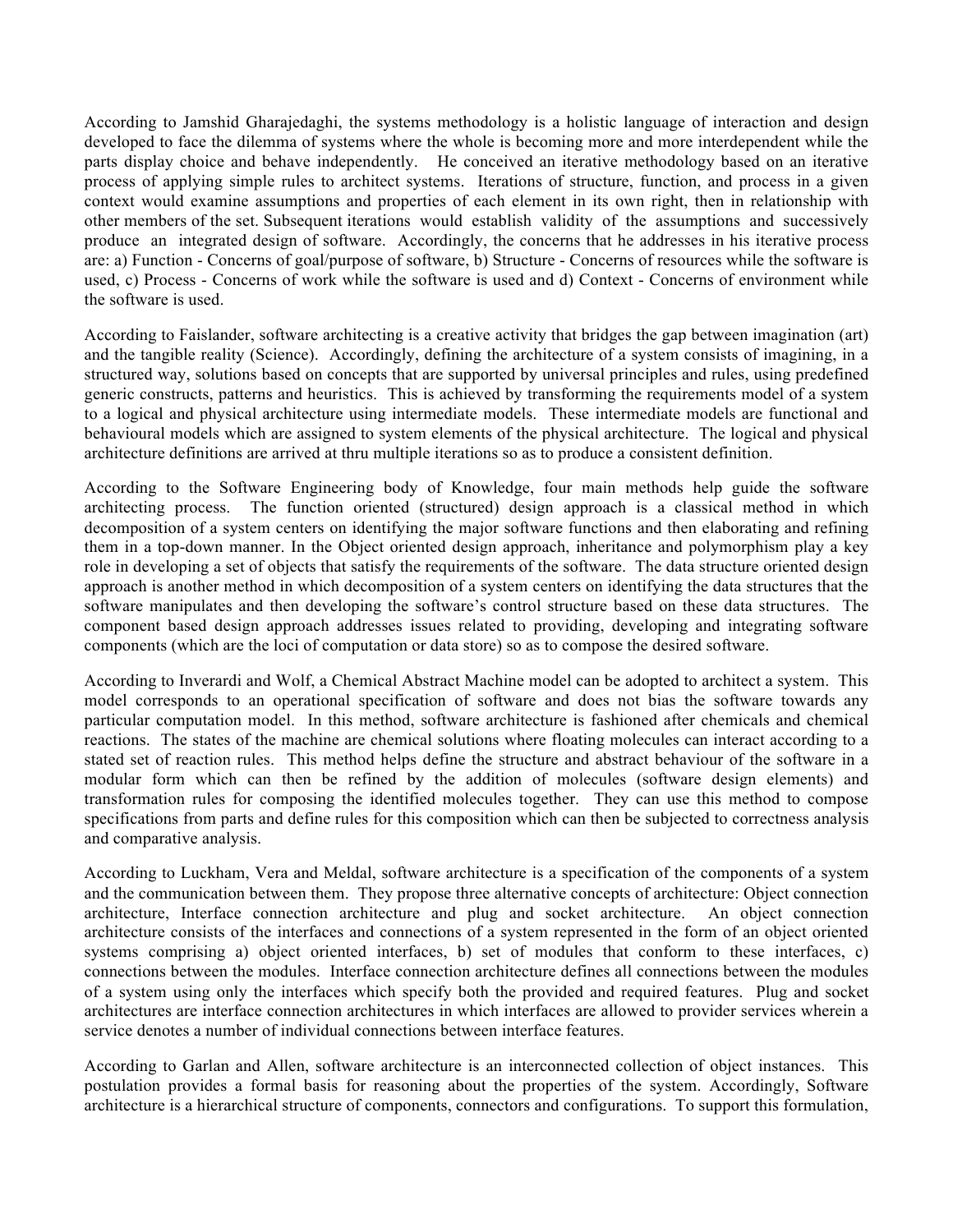they provided a formal abstract model of system and its behaviour. The vocabulary of this formulation is defined by the basic architectural types: Components (the set of components in the architecture), Connector (set of connectors in the architecture), Port (set of ports of a component), Role (set of roles of a connector), Configuration (set of components and connectors that together form a configuration) and Binding (the glue to the connector).

According to Garlan, the central architectural challenge in mobility is to maximize the use of available resources and to minimize user distraction and drains on user attention. He proposes the concept of personal Aura as an approach to marshal the computational resources necessary to support a user's tasks in their mobile devices. He proposes an architectural framework that provides the necessary features and interfaces required at application and system level so that the user is protected from the heterogeneity of the computing environments and resource variety in their environments. Further, the various user tasks in their mobile environment are described as coalitions of abstract services which need to be available for the user to perform their tasks when they are mobile. The key ingredients of this approach are the explicit representation of user tasks as collection of services, context observation that allows task configuration, environment management for resource monitoring and adaptation.

According to Guttag, a software system comprises of a state and a set of mechanisms for changing and extracting information from the state. External world interactions are again mechanisms for manipulating the state. Accordingly, the current state of a system is the result of the mechanisms that were performed on the initial state. As a result, the architecture of a system comprises of two specifications, a) the possible software system states (or a superset of these states) and b) the mechanisms that deal with the state. Accordingly, the architect needs to decide on the abstractions that should be developed and the functionalities of the operators associated with these abstractions. According to Guttag, such an approach will help the architect to clarify when an architectural decision had to be made, what are the alternatives and what are the ramifications of the architectural choices that were made.

According to Kruchten, Software architecture deals with the design and implementation of the high level structure of the software. It is the result of assembling architectural elements so as to satisfy the functionality, performance and other non-functional requirements of the software system. Kruchten proposes a model composed of multiple views or perspectives for describing the architectural decisions made by the architect. These views/perspectives are: Logical view which is the object model of the design, Process view which captures the concurrency/synchronization aspects of the design, Physical view which describes the mapping of the software into hardware, Development view which describes the static organization of the software in the developing environment and the use cases/scenarios view which captures the decisions made by the above views. Each view is defined by using a set of elements of the form {components, containers, connectors} and is described by a blueprint.

Boehm proposes a value based approach to software engineering which is applicable for software architecture as well. According to Boehm, a value based approach helps by providing new perspectives, tools, skills and success criteria for the software engineering/architecture activities. Accordingly, Boehm proposes key foundational elements as part of his value based approach. These seven key elements are: Benefits realization analysis, Stakeholder Value Proposition Elicitation and Reconciliation, Business Case Analysis, Continuous Risk and Opportunity Management, Concurrent System and Software Engineering, Value Based Monitoring and Control and, Change as Opportunity. Collectively these key elements for a framework for value based software engineering/architecture.

According to Clements and Bass, software architecture is the result of a set of business and technical decisions. There are many influences at work in its design and the realization of these influences will change depending on the environment in which the software architecture is required to perform. Further, they propose a set of activities that are involved in creating the software architecture. These activities are: a) Creating the business case for the system, b) Understanding the requirements, c) Creating or selecting the appropriate architecture, d) Documenting and communicating the architecture, e) Analysing or evaluating the architecture, f) Implementing the system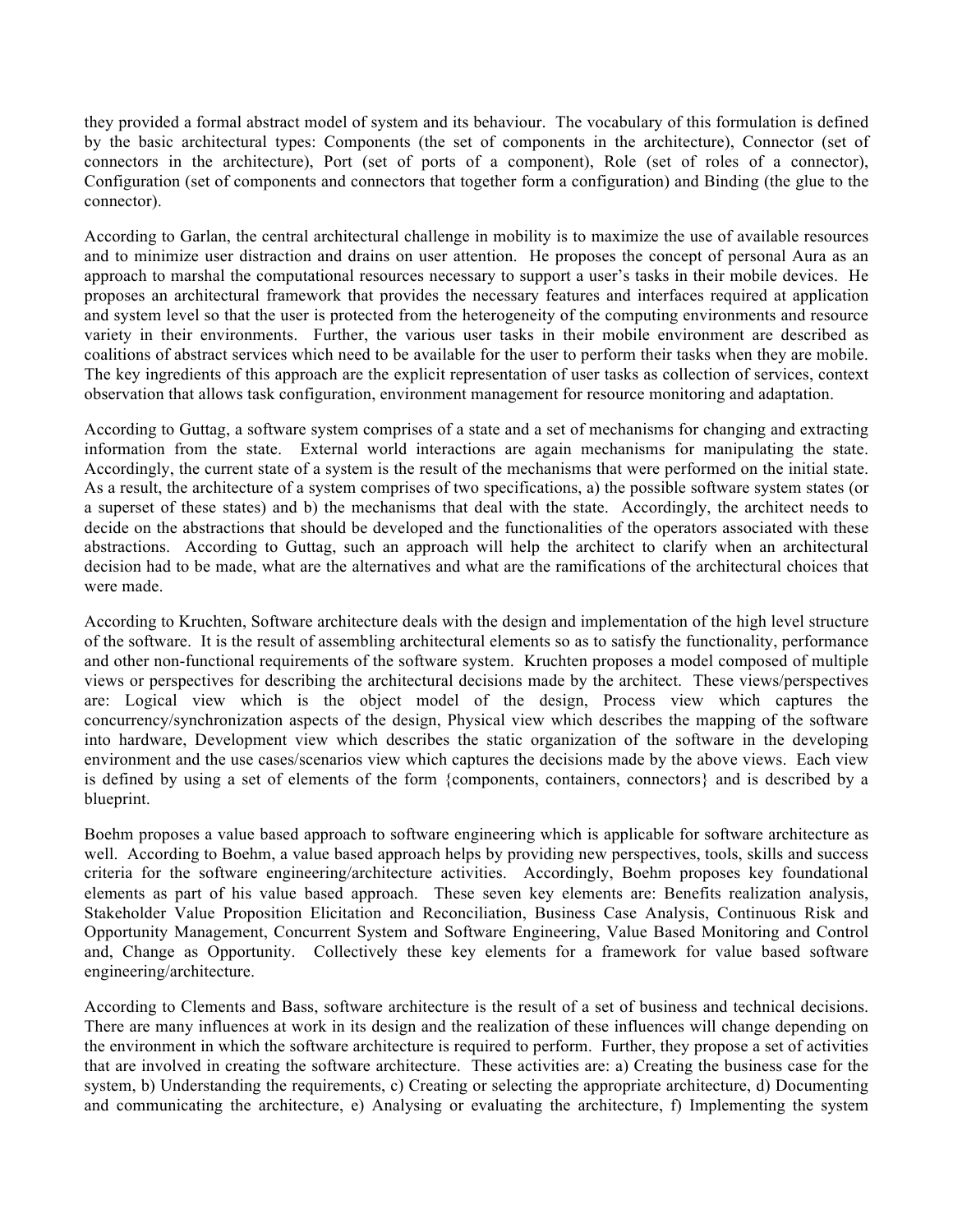based on the architecture and, g) Ensuring that the implementation conforms to the architecture. The various architecture activities have comprehensive feedback relationships with each other which enable an architect to converge onto a good architecture.

## **3. PROPOSED VALUE UNDERSTANDING, VALUE PROPOSITION AND VALUE REALIZATION BASED SOFTWARE ARCHITECTURE APPROACH**

Value Understanding, Proposition and Realization based Software Architecting (VURSA) approach enables architects to look beyond requirements. It is based on identifying the set of concerns an architect needs to consider and address in order to deliver value to stakeholders. It proposes that architects should:

- Move from addressing requirements to delivering value to stakeholders
- Move from performing a series of activities to achieving qualities
- Concern itself with character of the software which is above and beyond its common use
- Understand what is beneficial to stakeholders in tackling a specific problematic situation
- Go beyond benefits and look at net-benefits to stakeholders
- Work towards delivering these net-benefits

VURSA approach is based on the premise that purpose of the software is to deliver value to stakeholders and software architecture ensures that this purpose is achieved. The subsequent sections will discuss about the conceptual foundations and the various perspectives that the VURSA approach brings to the fore. The basis for this approach is understanding the benefits expected by the software users; deriving the net benefits that the software should deliver (including benefits to the providers) to various stakeholders; correlating the net benefits to the quality characteristics that the software must possess; developing software components that host these quality characteristics; composing the software components to realize the software and finally, using the software in such a way that the perceived value is realized by all stakeholders. In essence every stakeholder who is affected by the software collectively performs activities that enable all the stakeholders to realize the respective value from the software.

### **4. THE INTRICACIES OF THE SOFTWARE ARCHITECTING APPROACH**

Software Architecting is an intellectual works that involve the participation of many stakeholders (developer side stakeholders, user stakeholders, governance stakeholders, etc) in ways that dictate and constraint the purpose and the design of the software as a whole. A software has to be conceived to accommodate all the affected stakeholders needs, perceptions, own goals and measures of value which are often diverse and incompatible. One way to ease such a situation is through economics. The VURSA approach is based on insights arrived at by asking four different questions that needs to be answered for the software to succeed economically. These four questions are:

### *a) What are the benefits and how to discover, diagnose and understand these benefits?*

Anyone who gets affected by the software or participates in it in any way is a beneficiary. For the software to be beneficial to someone, it is necessary to figure out the benefits in terms of (1) usefulness in satisfying a user need,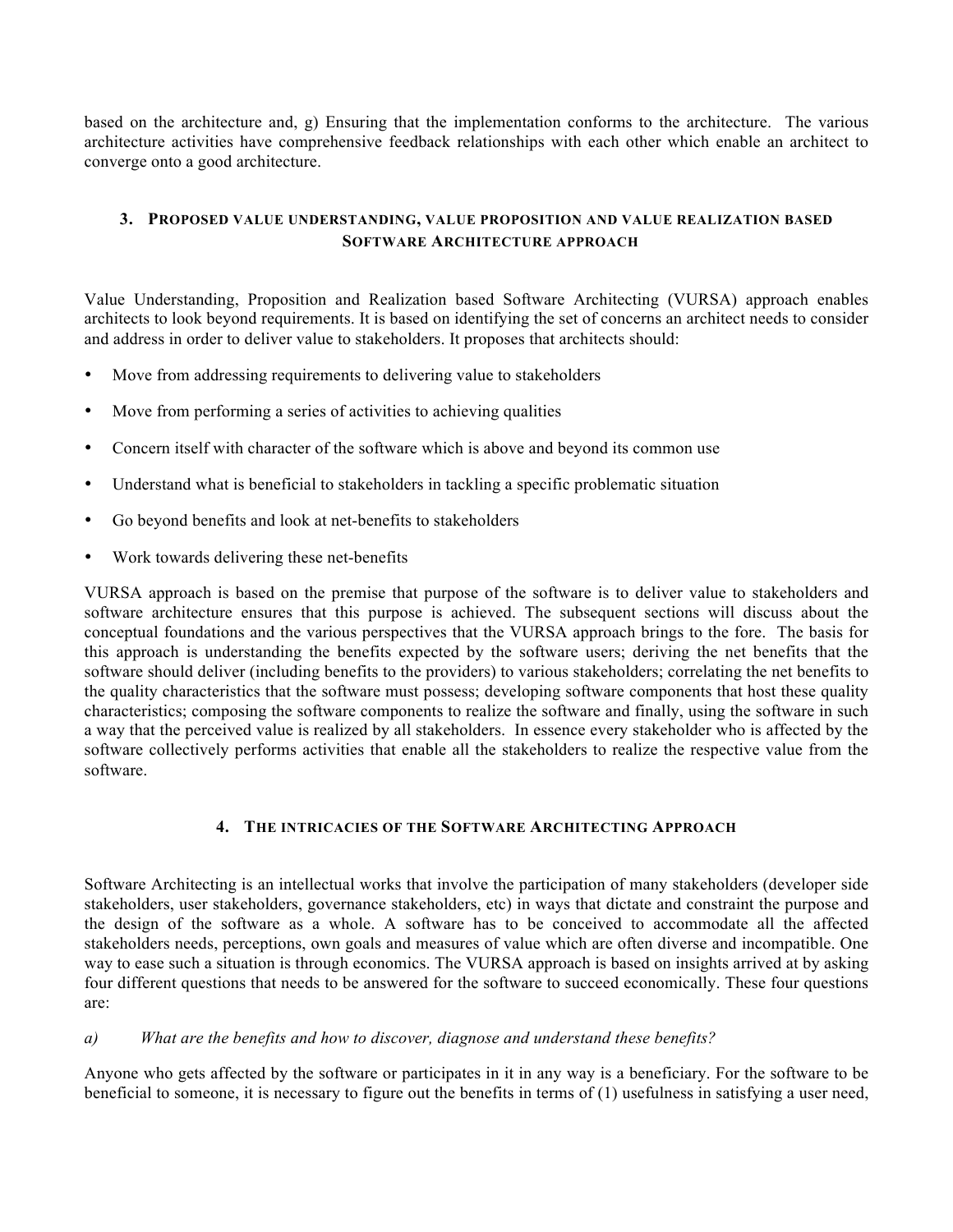(2) relative importance of the need being satisfied, (3) availability relative to when it is needed, and (4) the cost of ownership. These economic considerations dictate user satisfaction and user's ability to satisfy their purposes.

### *b) What are the carriers for achieving these benefits? How can one derive these carriers of value?*

For the software to live-up to the expectations in terms of delivering benefits, it should exhibit the appropriate software quality characteristics. Quality characteristics determine how well the software is able to create benefits and it defines how the software architect addresses a given scenario. They differentiate software from each other and measure excellence in a chosen dimension. Quality attributes are generally considered important for obtaining a software of good quality—various "ilities" (maintainability, portability, testability, traceability), various "nesses" (correctness, robustness), including "fitness of purpose."

### *c) What are the cumulative net benefits that should be delivered by the software?*

Software Architecture deals with the design of the software. The process of creating the value proposition of the software starts with understanding the quality characteristics, value creation context and problem situation that needs to be addressed; diagnosing it using archetypes, patterns and existing models; and synthesizing an approximate symbolic (or) mathematical (or) conceptual (or) physical representation. In summary, a value proposition is a multi-faceted artefact produced by the design process and composed of relatively independent and orthogonal facets/models of the software.

### *d) How does one compose and deliver the software so as to realize these benefits?*

Essentially, Value proposition is used to create a scheme of things of the software elements and to provide the criteria for composing these software elements. It is used to verify and validate the various software components and their interconnections. This feedback is then used in the next iteration of the software design cycle, particularly when problems or challenges are identified. Software system is the output that is created by the software realization process which transforms design inputs to an acceptable output. This system is characterized by quality attributes that are of value to its users. When this system is put to use, it creates value and related experience to the users.

### **5. THE FOUR PERSPECTIVES**

The insights obtained from answering the four different questions serve as four different interrelated perspectives as shown in fig 1. While two perspectives focus on knowledge concerns, the remaining two focus on operational concerns. The two knowledge perspectives are 'value understanding' (Q1 in fig 1) and the 'value carriers' (Q2 in fig 1). The two operational perspectives are the 'Value Proposition' (Q3 in fig 1) which is the specification of the value delivered by the service and 'Value Realization' (Q4 in fig 1) which is the instantiated design for the particular problem context. Together, these four perspectives and their interrelationships provide a structure that enables the architect to comprehend the dynamics of Value based Software Architecture. These four perspectives, as illustrated in fig 1, address how value to stakeholders can be traced from Value understanding; correlations to value carriers; specification as Value propositions; and subsequent realization as software.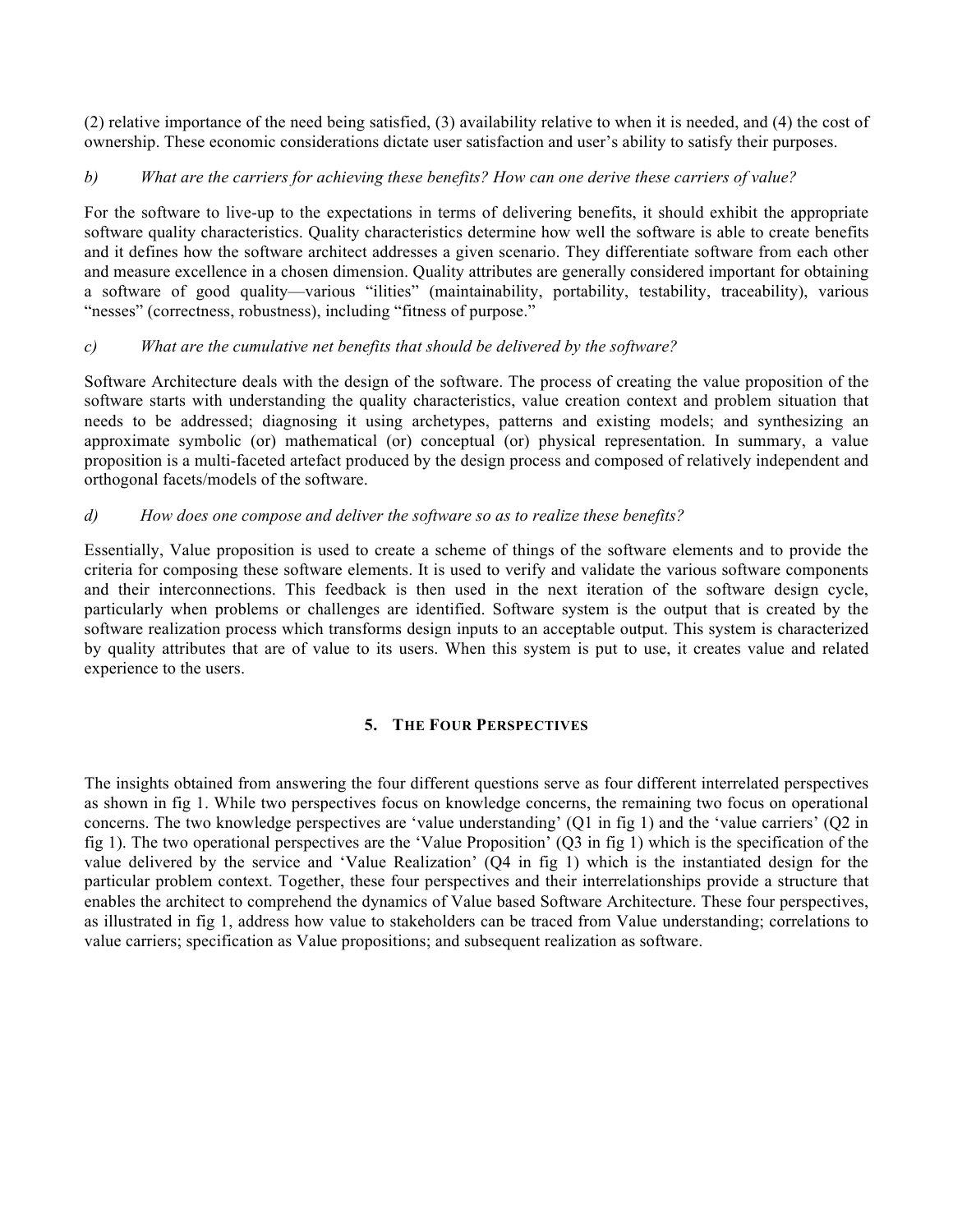

**FIG 1: VALUE UNDERSTANDING, PROPOSITION AND REALIZATION BASED SOFTWARE ARCHITECTING (VURSA) APPROACH**

The following sections provide some initial steps that can be taken for each of the four perspectives of the VURSA approach. While discussing each of these perspectives, a few guidelines are introduced and these guidelines briefly touch upon the nature of activities to be performed under each of the chosen perspectives.

### i) UNDERSTANDING VALUE REQUIREMENTS

Value is a measure of worth (e.g., benefit divided by cost) of a specific product by a customer, and potentially other stakeholders and is a function of (1) the software's usefulness in satisfying a customer need, (2) the relative importance of the need being satisfied, (3) the availability of the software relative to when it is needed, and (4) the cost of ownership to the consumer [22]. All the things that contributes significantly to the stakeholder in terms of achieving their goals, plans, improvements, developments needed for growth, etc is considered as appealing to a stakeholder serves as the perceived/possible value.

For the software to succeed in creating value for any one stakeholder, it must create value for all whose contributions are critical to software's success. The failure to satisfy any one critical stakeholder creates risks of compensatory actions that lead to a value delivery failure, thus to the satisfaction of none. It is therefore necessary to understand the value that each stakeholder expects at different points in time. In the value understanding perspective, since value is the goal, the key question is; "How to discern value, not only after the software is developed but before the software is developed, and especially when value changes?" The solution is to understand stakeholders value in a given value creation context, explicate this context to define a set of possible solutions, abstract and identify the purpose of the system and explicate this to quality specifications. Table 1 list down the guidelines for the Value understanding perspective to consider.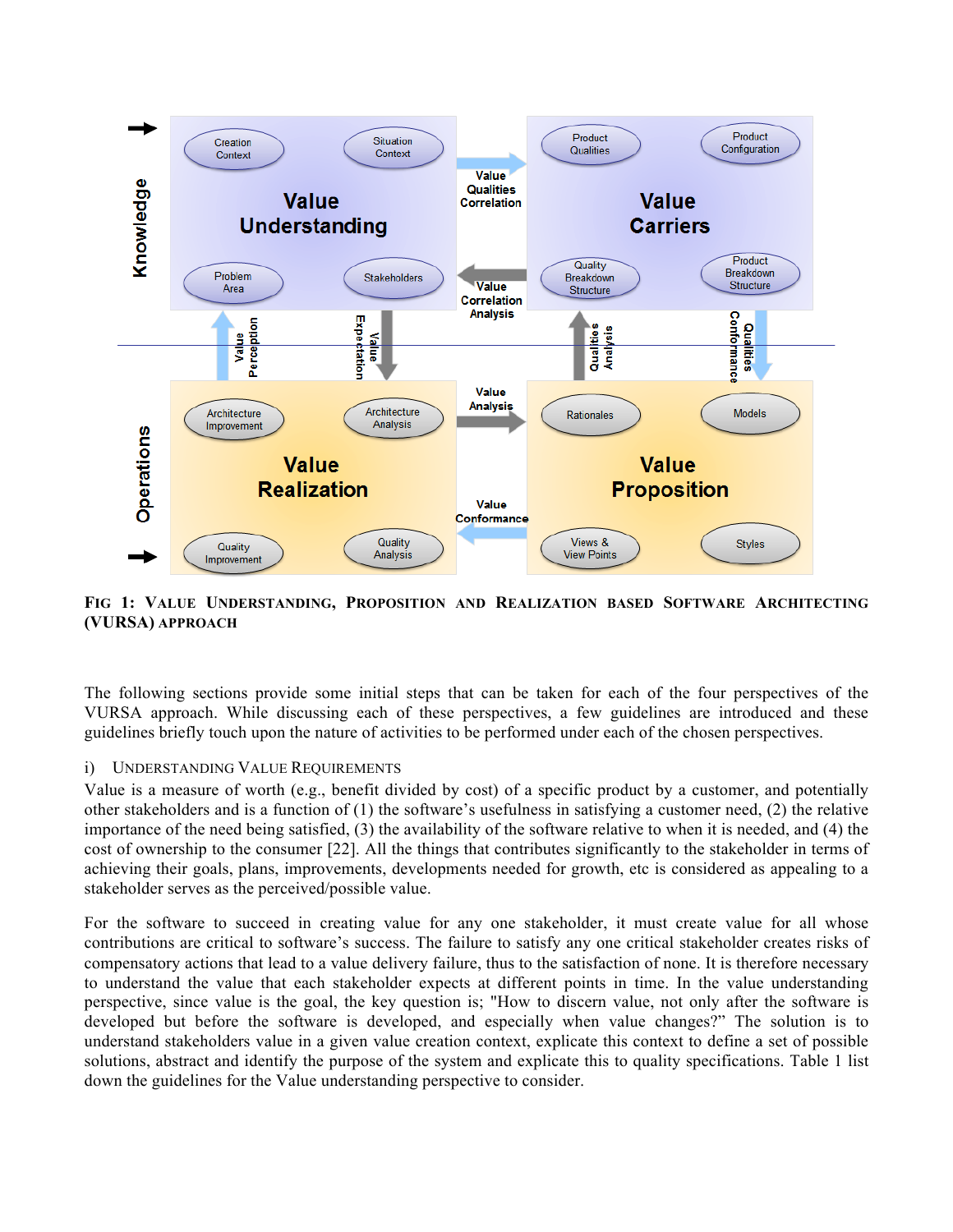### **TABLE 1: GUIDELINES FOR UNDERSTANDING VALUE REQUIREMENTS**

|                 | <b>Identify Stakeholders</b>                                                                         |  |  |  |
|-----------------|------------------------------------------------------------------------------------------------------|--|--|--|
|                 | Identify all of those stakeholders who get affected by the software.<br>$\circ$                      |  |  |  |
|                 | <b>Understand Stakeholders Value Creation Context</b>                                                |  |  |  |
|                 | o Understand value creation processes of stakeholders.                                               |  |  |  |
|                 | <b>Understand Problem Context</b>                                                                    |  |  |  |
|                 | • Understand how stakeholders perform their work processes to deliver outcomes.                      |  |  |  |
|                 | Define Problem Space                                                                                 |  |  |  |
|                 | • Work out the underlying purpose. Agree on problem abstractions.                                    |  |  |  |
|                 | Define Solution Space                                                                                |  |  |  |
|                 | Analyse problem context and work out a collection of feasible solution concepts.<br>$\circ$          |  |  |  |
|                 | Define Value Creation Context                                                                        |  |  |  |
|                 | Analyse customer's value creation processes and identify what value delivery is possible.<br>$\circ$ |  |  |  |
| $\overline{11}$ |                                                                                                      |  |  |  |
|                 |                                                                                                      |  |  |  |

# iii) IDENTIFYING VALUE CARRIERS

Once the Value that needs to be delivered is discovered, diagnosed and understood, it is necessary to understand the ways/means by which value delivery is possible. All the things that should exist in the software and contributes to the realization of value to stakeholders, in other words the carriers of value, are considered as the various qualities of the software. Quality characteristics of a software is the degree to which the software satisfies the stated and implied needs of its various stakeholders, and thereby enables value realization. These Quality Characteristics is a function of (1) usage of the Software, (2) impact of the software on its stakeholders, (3) measure of the degree of satisfaction of user needs, (4) and measure of the capabilities of the software that benefits its users. It measures the excellence of the software in a chosen dimension and is the basis for satisfying its stated purpose.

By constructively resolving the value requirements, through quality characteristics the software must possess; we can arrive at the design of the software without any recourse to technical artifices, wherein it is evident that the stakeholder value concerns have been addressed. As a result, we can perceive the suitability and adequacy of the functionality and appreciate the capacity of the resources needed to cater to the demands of all the non-functional quality characteristics. The key question is; "*How to establish the quality characteristics that the software must have in order to be acceptable to all of its stakeholders?*" The solution is to establish mappings between the benefits (value) desired by the various stakeholders and the proposed quality characteristics of the software, discerning priorities to resolve conflicts between stakeholder desires. Table 2 lists down the guidelines for the Value carriers' perspective to consider.

## **TABLE 2: GUIDELINES FOR IDENTIFYING VALUE CARRIERS**

| Redefine Stakeholders Value Requirements |  |
|------------------------------------------|--|
|------------------------------------------|--|

- o Redefine what value the software creates for its stakeholders.
- Define Solution Configuration
	- o Establish what the software needs to deliver.
	- o Define Software Quality characteristics and its correlation to Value
	- o Identify essential and distinguishing attributes that deliver the intended value
- Develop Product breakdown Structure
	- o Develop a form based on layered abstractions with each layer chosen based on knowledge domains involved.
- Develop Quality breakdown Structure
	- o Prioritize, delineate and segregate Quality characteristics across different levels of understanding.
- Develop Delivery Processes
	- o Develop stakeholders' responsibility satisfaction processes and associated management processes so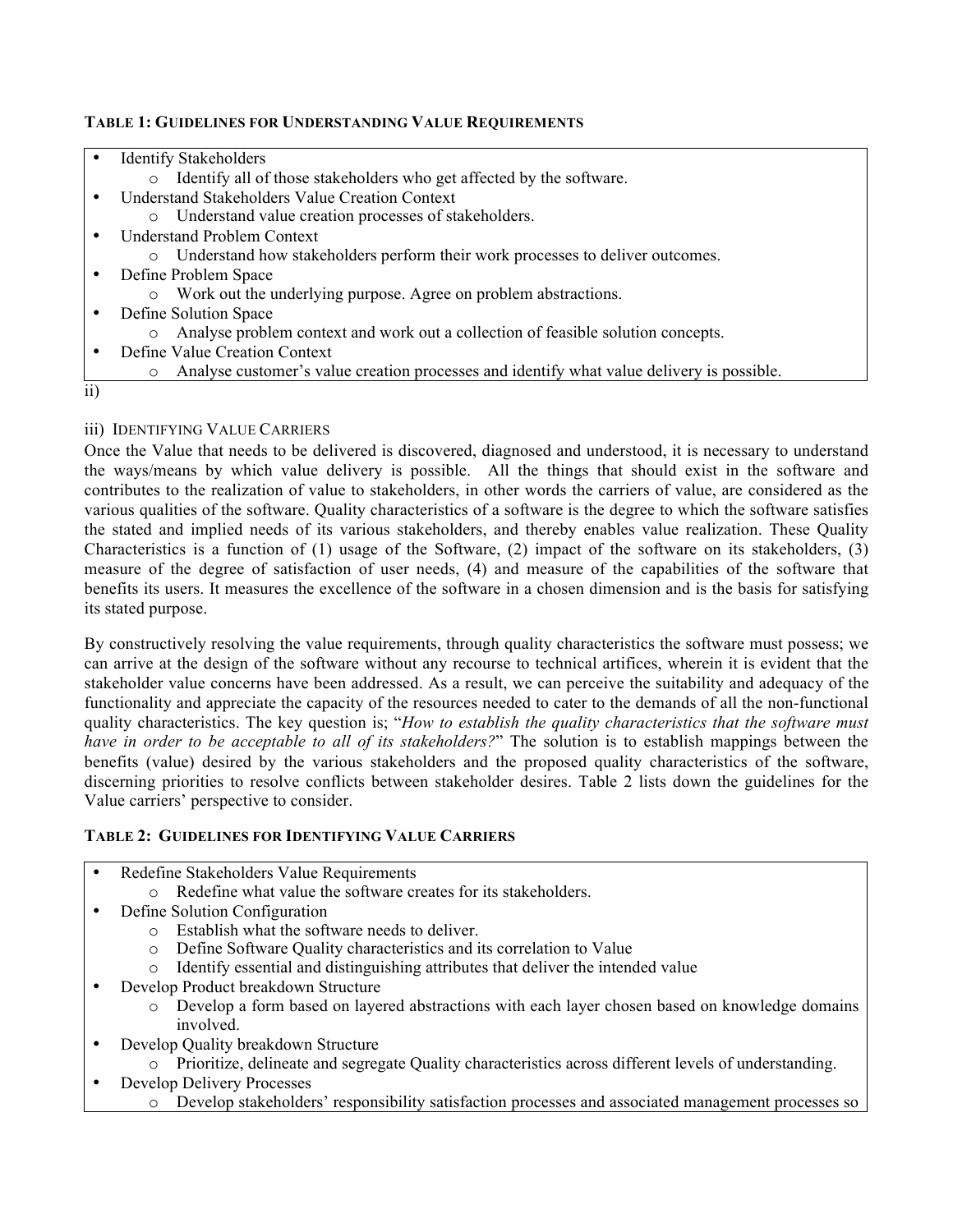#### as to achieve the identified purpose.

#### iv) VALUE PROPOSITION

Value proposition defines a collection of value objectives that needs to be realized by the software. These objectives are achieved by careful organization of the software components. This organization structure may include both structural and behavioural aspects, properties, software qualities, software elements, and their interrelationships, etc. Value proposition provides a general capability to express the software as a hierarchy of relevant value delivery structures. It is used by various stakeholders who create, utilize and manage software to improve communication and co-operation, enabling them to work in an integrated, coherent fashion.

Creating the Value propositions involves stating the purpose of the software; stating the desired value adding qualities from an understanding of the user needs; stating the software components that comprise the design; identifying styles to be used; planning and preparing the design methodology to be adopted; stating the parts and interconnections, creating spatial structures that represent these parts; and representing these structures as multiple views. The key question is; "*How does the designer formulate their value proposition? How do they establish the link between design abstractions and Value proposition that is to be developed?*" The solution is to express the design abstractions as models and transform the models to multiple layers of understanding based on the knowledge domain and descriptions involved (eg. Infrastructure layer, physical layer, deployment layer, operational layer, etc), which are essentially different perspectives/views in understanding a software. Table 3 lists down the guidelines for the Value proposition perspective.

### **TABLE 3: GUIDELINES FOR DEVELOPING VALUE PROPOSITION**

- **Identify Design Styles** 
	- o Identify common patterns that characterize the system as a whole
- Define Design rationales
	- State the reasons for the choices made
- Define design models
	- o Models can be used to structure, identify, analyze and synthesize design
- Create Design views and view points
	- o Frame specific solution concerns; establish conventions for realization
- Translate to Value Proposition by creating appropriate architecture description
	- o Utilize available approaches (Adopt standardized (agreed-upon) definitions and perspectives to describe the software architecture)
	- o Express identified solution configuration, delivery processes, qualities decomposition using Architecture Description languages.
- Qualities Conformance
	- o Trace identified qualities; expected value to Value Proposition.

### v) VALUE REALIZATION

The purpose of the Value Realization perspective is to instantiate the software architecture for a problematic situation. For this it is necessary to transform the specified behaviour, interfaces and implementation constraints into realization actions that create the software according to the usage processes. The software is developed by processing the information appropriate to the selected processes and by employing appropriate technical specialties or disciplines. This process results in the satisfaction of specified structural/behavioural requirements through verification and stakeholder requirements through validation.

In order to realize value, it is necessary to address requirements of all stakeholders. The failure to satisfy any one critical stakeholder creates risks of compensatory actions that lead to a value delivery failure. In the Value Realization perspective, since successful software usage is the goal, the key question is; "*How to utilize people, conceptual and technology resources in such a way so as to conform to the Value proposition and provide an*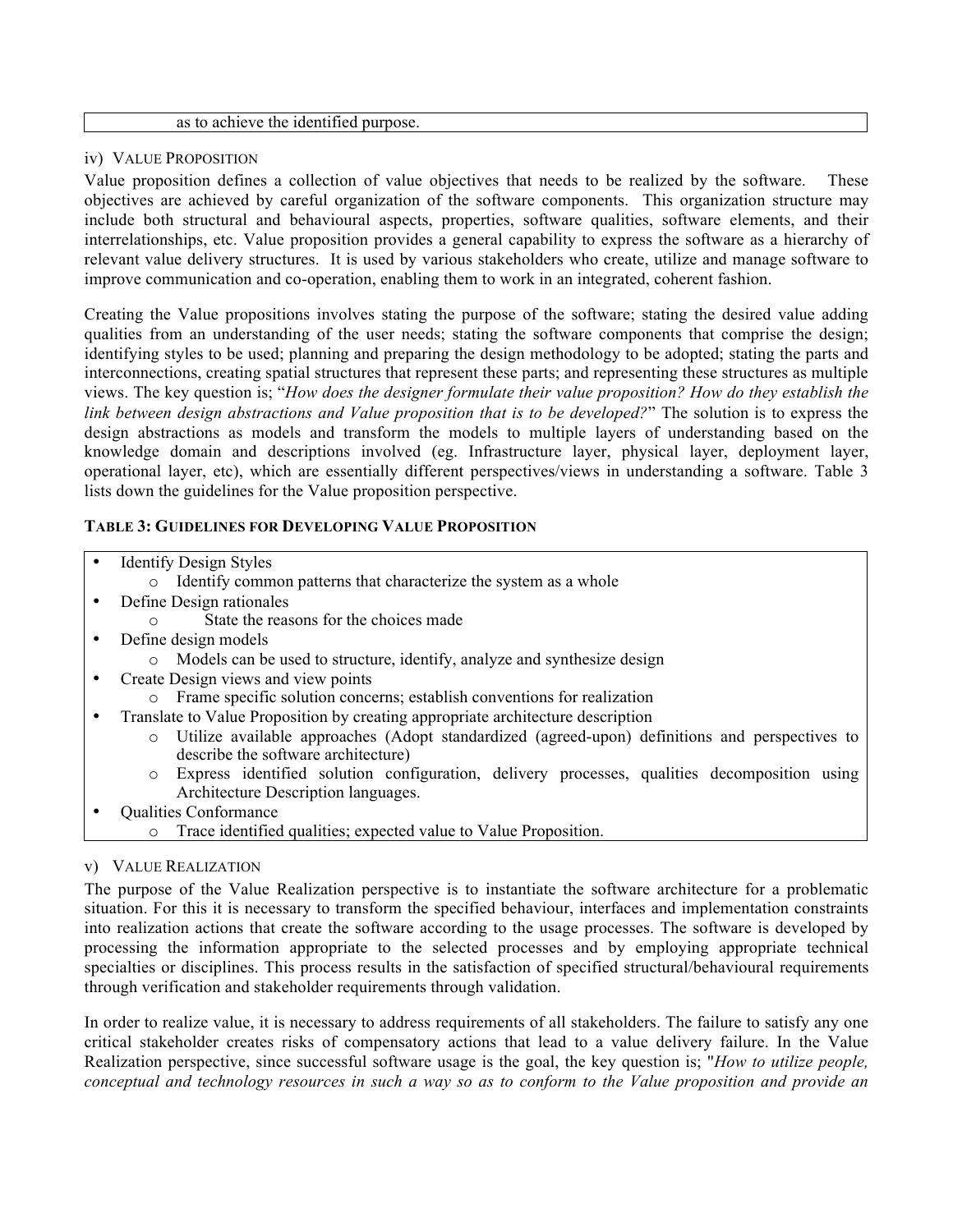*intervention in a problematic situation?*". Table 4 lists down the guidelines to follow for the Value realization perspective.

### **TABLE 4: GUIDELINES FOR VALUE REALIZATION**

| Value Realization                                                                        |
|------------------------------------------------------------------------------------------|
| Instantiate the architecture for a specific instance.<br>$\circ$                         |
| Product Analysis and Improvement                                                         |
| Trace Architecture Description to its development.<br>$\circ$                            |
| Qualities Analysis and Improvement                                                       |
| Analysis of delivered qualities against desired qualities and appropriate improvement    |
| Value Analysis and Improvement                                                           |
| Analysis of delivered value against desired value and appropriate improvement<br>$\circ$ |
|                                                                                          |

# **6. CASE STUDY – DESIGN OF A TASK AUTOMATION SYSTEM**

Maintaining integrity across information systems requires a disciplined usage of the systems, often requiring a role-playing user to login into multiple systems and carefully use them to assure integrity. The crossover between systems is manual, tedious and prone to error. The challenge is to ensure the automatic flow of information between different information systems across the organization without or with very minimal manual intervention. In this case study, we discuss about an integration approach that automates IT tasks and uses this automation to bridge information systems, leading to a possibility of completely avoiding manual intervention. In the subsequent sections, we discuss about the architecture of such a system using VURSA approach.

## 6.1 IDENTIFIED STAKEHOLDERS

Anyone who gets affected by the system or participates in the system in any way is a stakeholder. This association can occur anytime during the life time of the system. The probable stakeholders for the task automation system are: Individual, Manager, Project, Organization, Recipients and the Infrastructure Team.

## 6.2 UNDERSTANDING STAKEHOLDERS VALUE

Software users perform IT tasks to integrate different information systems. Over multiple iterations they would like to continuously reduce time, effort and cost involved in integrating these systems. Therefore "**reduce cost"** in performing the IT tasks in information systems is the minimal value that the software users would look forward to. Suppose, the IT tasks for integrating information systems are performed at a higher speed then the business latency would reduce. Similarly, the accuracy of the data transfer between information systems is 100% then there will be less effort impended in asserting data integrity. We can treat all this extraneous value requirements as "Enhancing Value to Customers". Table 5 lists down the Value understanding in this situation.

| <b>Reduce cost</b> |                                                      | <b>Enhance Value</b> |                                            |  |
|--------------------|------------------------------------------------------|----------------------|--------------------------------------------|--|
|                    |                                                      |                      |                                            |  |
|                    | Reduce time and effort impended by agents to $\cdot$ |                      | Improve efficiency of business             |  |
|                    | perform their tasks                                  | ٠                    | Reduce business latency                    |  |
|                    | Reduce complexity of work done by agents             |                      | Improve creativity of agents               |  |
|                    | Increase the productivity and throughput of agents   |                      | Experience certainty in delivering results |  |
|                    | non-value<br>adding<br>Reduce/Remove<br>tasks        | ٠                    | Do more with less                          |  |

### **TABLE 5: VALUE UNDERSTANDING**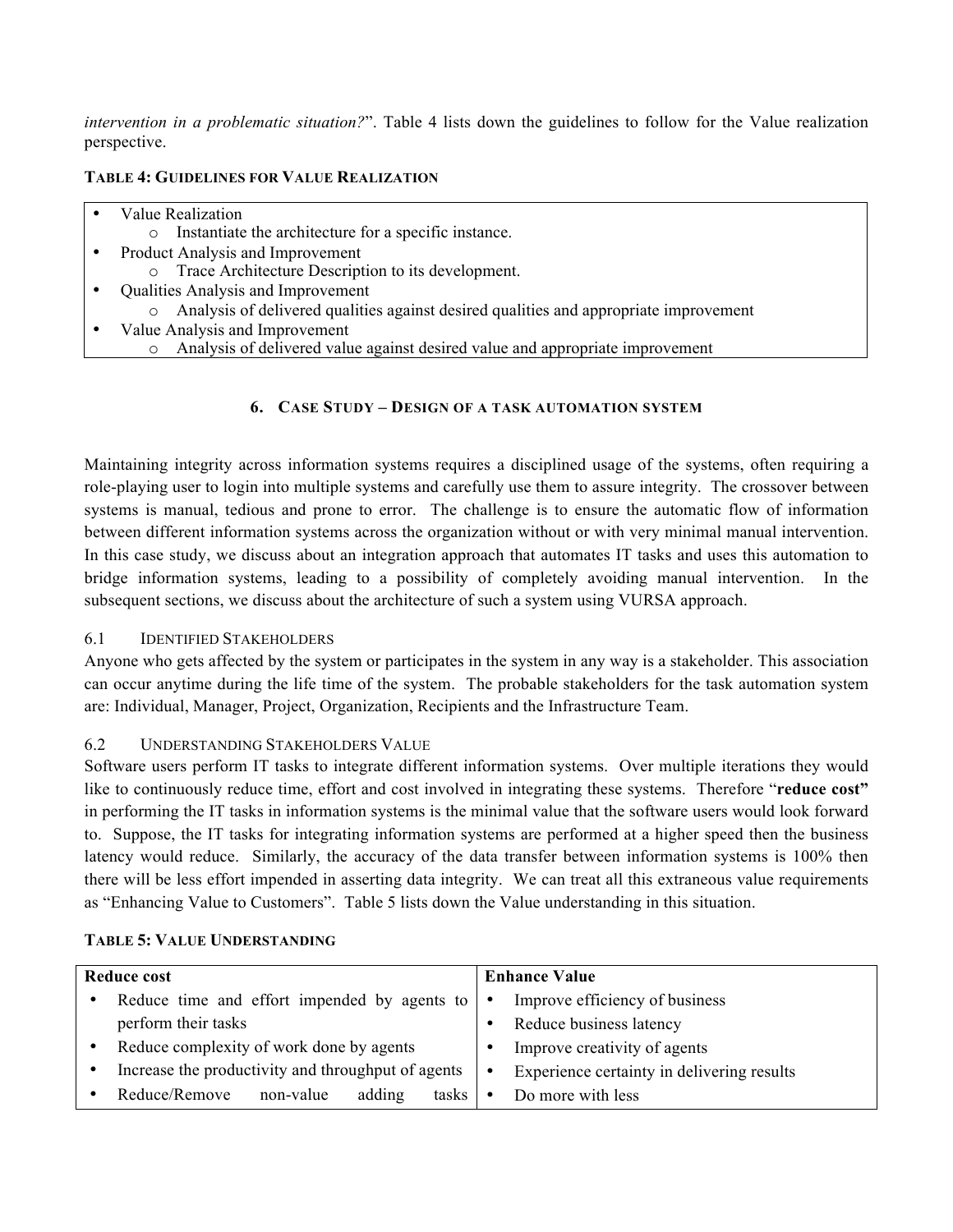| performed by agents                             |   | Assert quality of deliverables        |
|-------------------------------------------------|---|---------------------------------------|
| Reduce overheads in tasks performed by agents   | ٠ | Small, Light-weight but powerful      |
| Increase effectiveness of agents                | ٠ | Address more than 80% of IT tasks     |
| Complete tasks on or within schedule (Reduce)   | ٠ | Eradicate non value adding activities |
| rework)                                         |   |                                       |
| Increase operational effectiveness of computing |   |                                       |
| resources                                       |   |                                       |
| Eradicate bottlenecks and inefficiencies        |   |                                       |

## 6.3 IDENTIFIED STAKEHOLDERS VALUE CREATION CONTEXT

Some of the value creation context adopted by the stakeholders in this problem situation could be a) On demand, on time delivery, b) Increase effectiveness, productivity and throughput, c) Within budget, no additional costs, d) Less waste in terms of bottlenecks and inefficiencies, e) Less business latency and, f) Experience Certainty

## 6.4 IDENTIFIED PROBLEM SITUATION

Every organization has a patchwork of information systems made up of new and old, compatible and not-socompatible software. Information systems are part of the enterprise infrastructure that supports business. They provide the functionality needed by the Organization. Each system internally supports the transactions, and sometimes the processes to realize this functionality. The presumption is that there exists a smooth flow of information from one system to another system. However, it is not hard to see that there could be duplication of data, and other kinds of overlaps between these systems. It is also possible that data in one system is needed by transactions in other system. This situation is ripe for loss of integrity of these systems due to lack of consistency between these systems in relation to the organization. Maintaining integrity across systems requires a disciplined usage of the systems, often requiring a role-playing user to login into multiple systems and carefully use them to assure integrity. The crossover between systems is manual, tedious and prone to error. This is the problematic situation that we need to address.

## 6.5 PROBABLE SOLUTION SPACE

The conceptual solution for a task automation system could be to *"Create an IT robot that would emulate human activities in a computer, run automated IT tasks, perform these IT at a higher rate, high endurance, reliability, precision and speed, organize tasks for integration, repeatability and scalability and manipulate and interact with IT systems to facilitate automation"*. This could be achieved by creating a comprehensive collaborative environment for automating human tasks in which many tools work together to provide the desired task automation.

The various steps involved in this task automation are: a) Define people process steps straddling across IT systems for integration, b) Identify manual activities of human actors integrating information in IT systems, c) While enacting, identify activities that can be performed by machine and automate them, d) Gradually increase the level of automation till all the steps are automated and, e) When the entire process is completely automated, systems are bridged by automation.

## 6.6 PROBABLE SOLUTION VALUE CREATION CONTEXT

We introduce automation as a means to reduce/remove human efforts impended in maintaining information integrity. Towards this end, we would like to design the task automation system in which, human activities that straddle across information systems are identified and automated. When all activities are completely automated,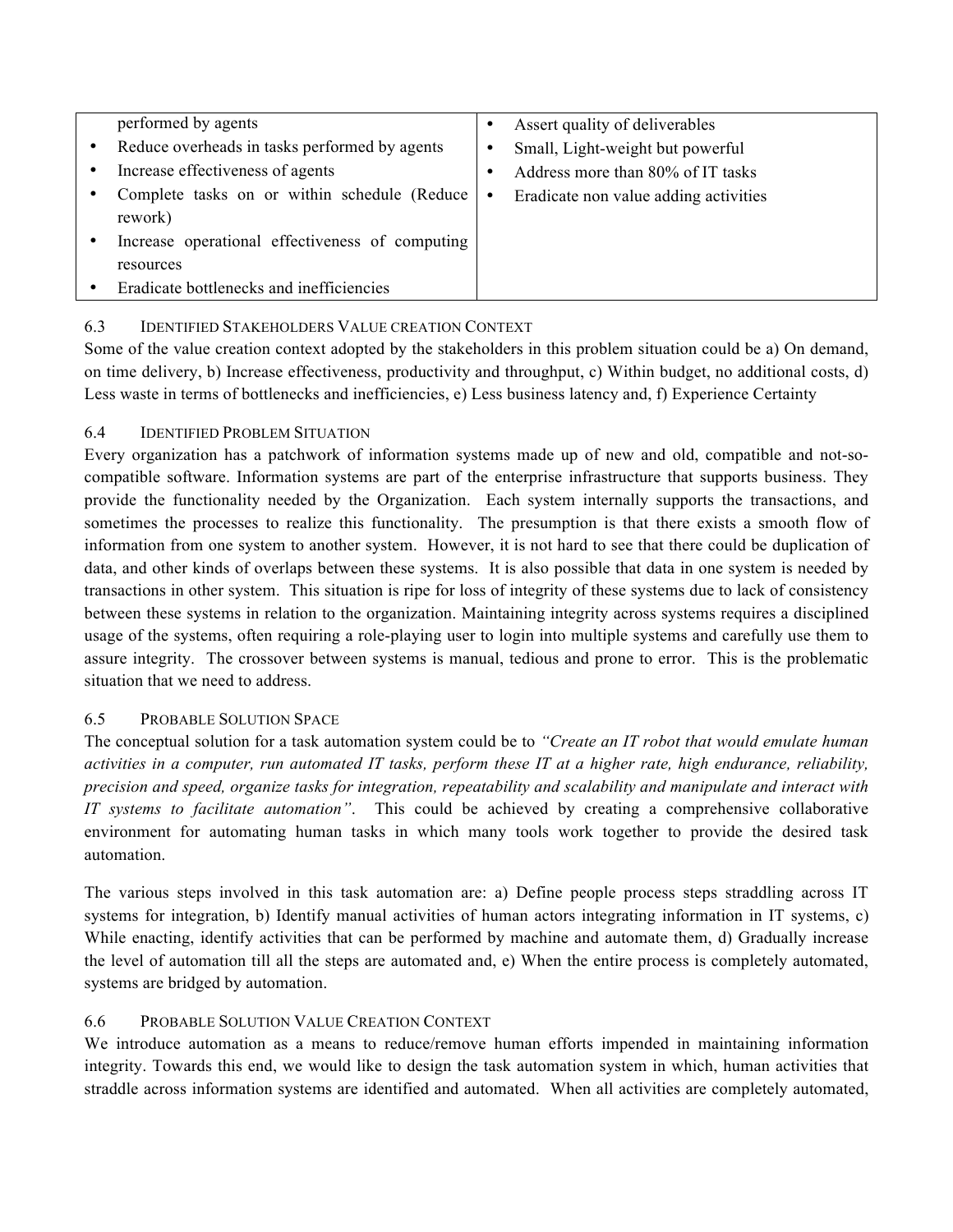information systems are bridged by automation. Such automation increases accuracy, reduces latency, increases efficiency, improves productivity and reduces hardware burden imposed by manual processes. In such a case the probable value creation context due to the automation of manual integration processes could be: a) Increased agility to Expand, b) Customer Satisfaction and Delight, c) Improved business value, d) Moving up the value chain, e) Lower costs, increased throughput and f) Higher yield and margins.

### 6.7 PROBABLE SOLUTION CHARACTERISTICS

Based on the identified solution value creation context, we can arrive at a set of quality characteristics of the solution. These quality characteristics dictate the configuration of the solution as a whole. Table 6 illustrates these quality characteristics.

#### **TABLE 6: SOLUTION CHARACTERISTICS**

| <b>Must have</b> |                                                    | <b>Can Have</b> |                                       |  |
|------------------|----------------------------------------------------|-----------------|---------------------------------------|--|
|                  | Perform Transactions                               |                 | Aesthetics, Simplicity, Changeability |  |
| $\bullet$        | <b>Assert Confidentiality and Accuracy</b>         |                 |                                       |  |
|                  | Ensure Reliability, precision while performing the |                 | <b>Excitement/Delight</b>             |  |
|                  | transaction                                        |                 | Speed of Transacting                  |  |
|                  | <b>Ensure Certainty and Compliance</b>             |                 | Scalability of Transactions           |  |
|                  | Support Fault tolerance and Recovery               |                 | Productivity improvement              |  |
|                  | Reduce Latency                                     |                 | Cost reduction and standardization    |  |

### 6.8 PROBABLE SOLUTION CONFIGURATION

Based on the identified solution concept, solution value creation context and solution characteristics, we have arrived at a solution configuration and associated processes for the task automation system (referred as eScript). As shown in fig 2, we utilize a reference scripting environment (comprising a language configuration and an operational semantics configuration) to create the necessary infrastructure for the task automation system. The task that needs to be automated is expressed as a process program in the form of a machine executable script which when enacted will facilitate the necessary task automation. Fig 3 is an illustration of the associated processes for this specific solution configuration.



**FIG 2: SOLUTION CONFIGURATION**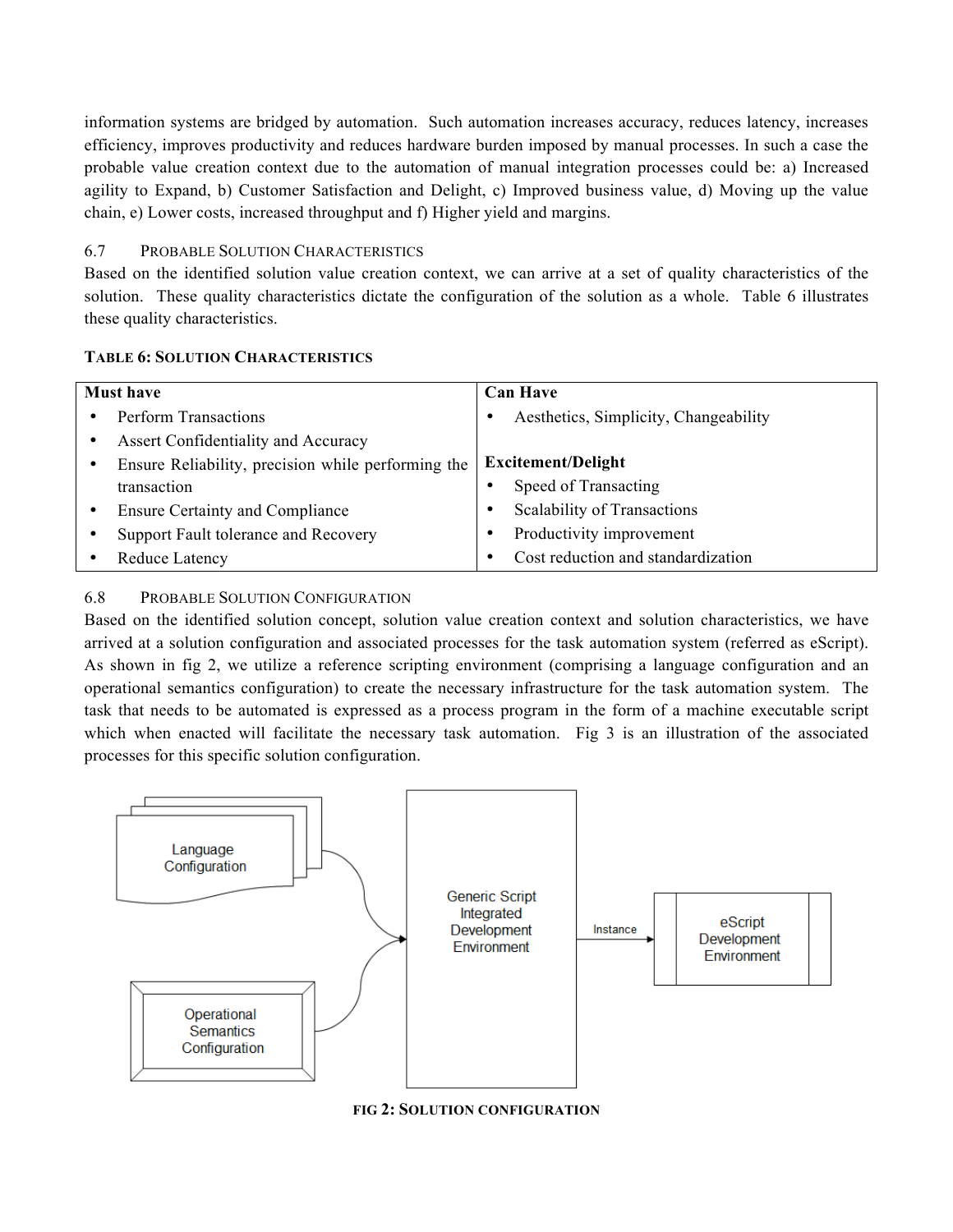

**FIG 3: PROCESSES IN THE SOLUTION CONFIGURATION**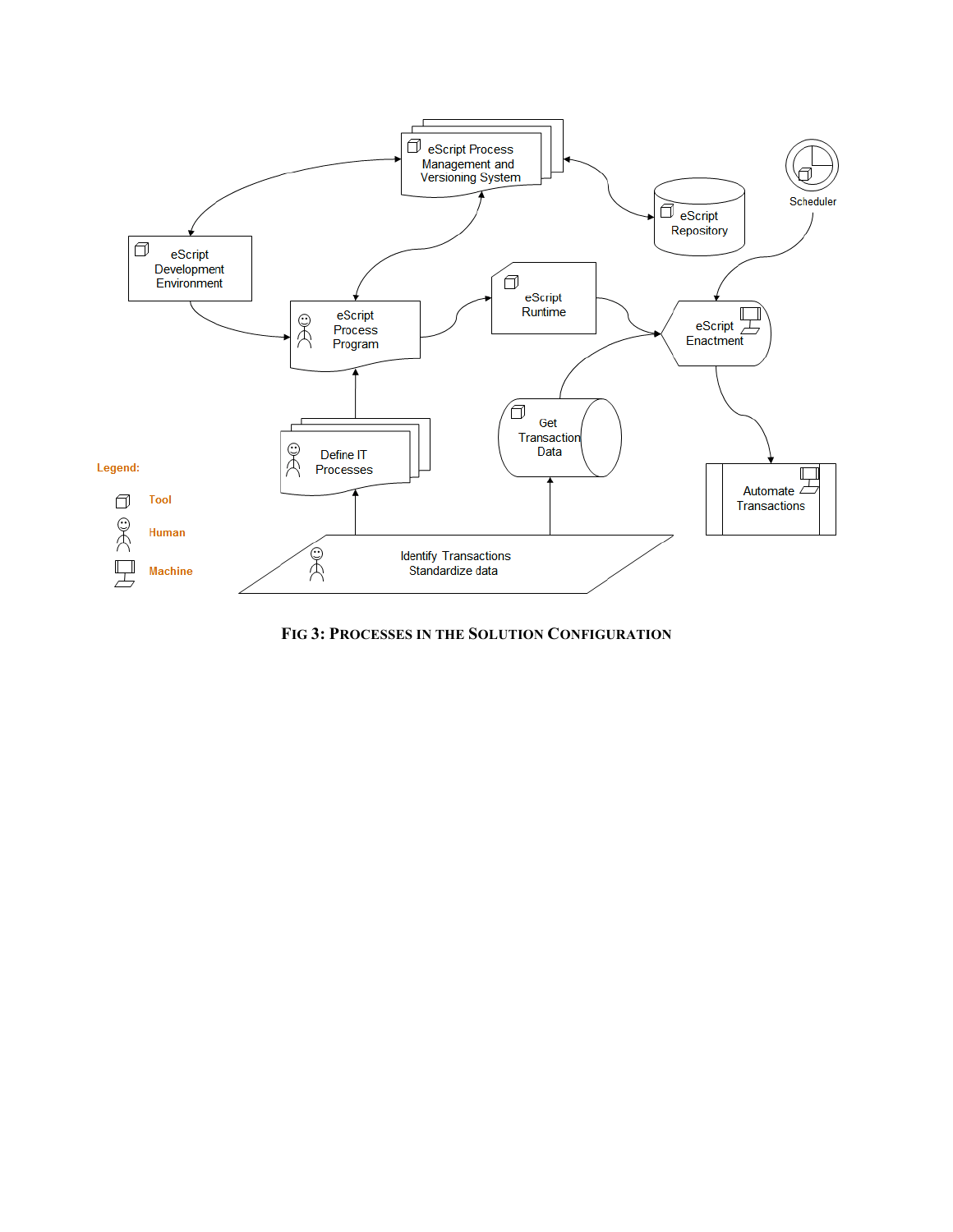# 6.9 PROBABLE SOLUTION QUALITIES BREAKDOWN STRUCTURE

For the identified solution qualities, we adapt a structured systematic approach to breakdown the qualities into different layers wherein each layer addresses a specific concern. The different layers are selected based on the different knowledge domains involved in the creation of the software solution. For illustration purposes, we consider 7 layers as illustrated in Table 7.

| <b>Levels of</b><br>Understanding | Functionality<br><b>Reliability</b>                             |                                                       | <b>Usability</b>                                                 | <b>Efficiency</b>                                        | Maintainability                                          |
|-----------------------------------|-----------------------------------------------------------------|-------------------------------------------------------|------------------------------------------------------------------|----------------------------------------------------------|----------------------------------------------------------|
| Problem<br><b>Space</b>           | Perform Process<br>Descriptions                                 | Cope with<br>statistical variance                     | Increase value for<br>impended effort                            | Desired value for<br>impended effort                     | Cope with change                                         |
| Architecture                      | Conceptual<br>integrity                                         | Certainty and<br>Accountability of<br>outcome         | Effectiveness and<br>efficiency of usage                         | Reduce undesirable<br>features                           | Modularity,<br>Modifiability,<br>Changeability           |
| <b>Engineering</b>                | Measure of<br>Capacity of the<br>solution                       | Measure of<br>consistency and<br>repeatability        | Measure of<br>Elegance and<br>clarity                            | Measure of Speed<br>and space                            | Measure of<br>adaptability to<br>changing<br>environment |
| Construction                      | Structure for<br>validation                                     | Perform under<br>stated conditions<br>and Constraints | Fitness for purpose<br>and time to use                           | Reduction in<br>complexity                               | Localization of<br>change                                |
| Deployment                        | Allow existence<br>of multiple roles<br>and<br>responsibilities | Safety in<br>deployed<br>environment                  | Utilization of<br>deployed<br>environment                        | Utilization of<br>available resources                    | Allow existence of<br>multiple versions                  |
| <b>Initialization</b>             | Define operational<br>parameters                                | Multiple<br>conditions and<br>Constraints             | Ease and simplicity<br>of use                                    | Maximal and<br>minimal<br>performance<br>characteristics | Multiple<br>configurations                               |
| Operational<br><b>Environment</b> | Ability to perform<br>stated service                            | sustain and handle<br>failures                        | Ability to survive, Accomplishment of<br>Process<br>Descriptions | Increase<br>Productivity                                 | Variability in usage                                     |

6.10 PROBABLE SOLUTION CONFIGURATION BREAKDOWN STRUCTURE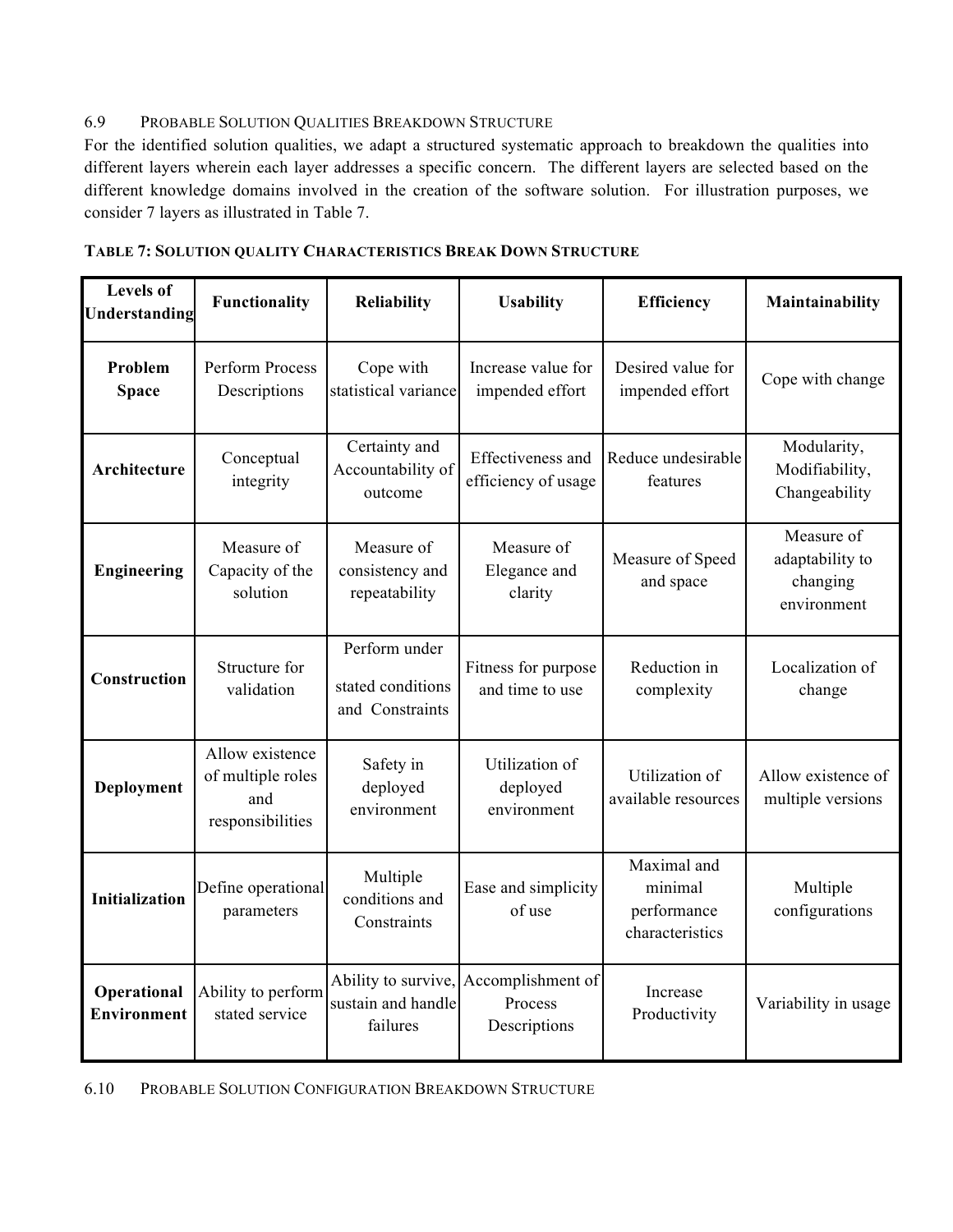For the identified solution configuration, we adapt a structured systematic approach to breakdown the system configuration into different components wherein each component addresses a specific concern. The different components are selected based on the different knowledge domains involved in the creation of the software solution. For illustration purposes, we consider the components shown in figure 4.



**FIG 4: SOLUTION CONFIGURATION BREAKDOWN STRUCTURE**

6.11 REPRESENTING THE ARCHITECTURE OF THE SOLUTION USING SYSML

Architecture models serve as specifications of a system. They allow the different configurations of configuration items to be captured in an analogous way, such that certain properties of the system can be understood, organized, managed and emulated. Since only architectural properties are captured, architecture models reduce the complexity of system specification. Architecture models are approximations and they capture different properties of the system. It is a scaled down version and is built with all essential details. Fig 5 illustrates such an architecture model for our task automation system.

The architecture of the task automation system is designed to be extensible. Here, syntactic extensions are facilitated by plug-in interface and semantic extensions are facilitated by plug and play interface. This architecture pattern is recursive and is applicable for all sub-systems. In our model, symbol is used to express plug-in interface and symbol is used to express plug and play interface. Both interfaces have well-defined schema definitions and there exist protocols that control the instantiation of these interfaces. At the core of this platform is a central controller. This controller is based on Von-Neumann architecture and its primordial purpose is to interpret stored specifications and create job definitions for sub-controllers.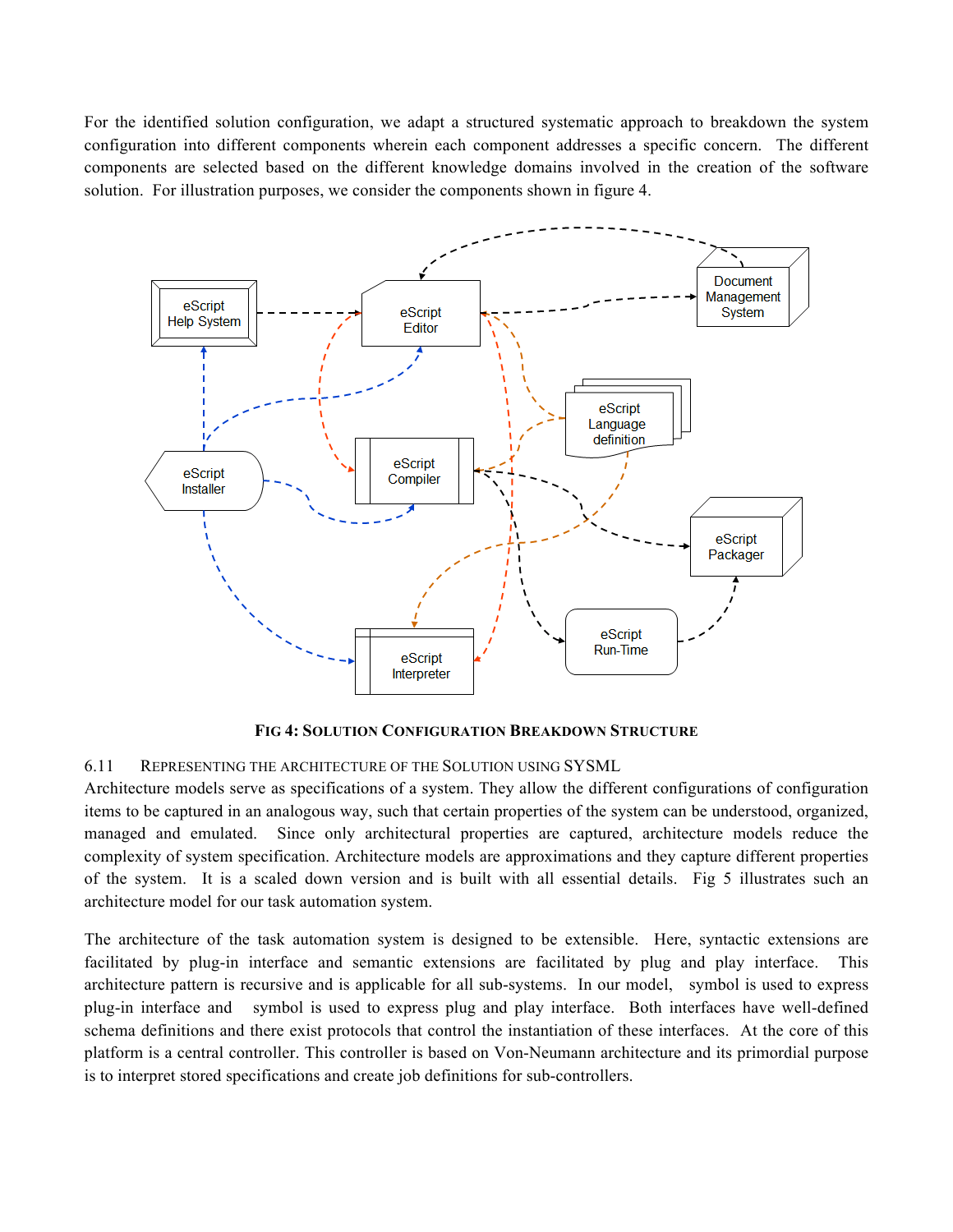The central controller utilizes pre-defined protocols and schema to interact with the sub-controllers. The subcontrollers are also based on Von-Neumann architecture and their purpose is to interpret the job definition available in their job queues and perform appropriate actions that commensurate with their domain.

For our discussion purposes, we restrict the specifications for the central controller to be of 3 kinds; the first being the specification for expressing IT tasks and stringing these tasks together as an IT process; the second is the interpretation of the IT process and requesting the sub-controllers to perform appropriate actions and the last is the analysis of the IT process to draw meaningful inferences. The various sub-controllers that exist in our model are catered to support these 3 kinds of specifications. A typical specification for creating IT process would be:

a) Identify the type of Task (using the Task Controller) and tag a label to it.

- b) Associate a work-item to the identified task (using the work-item controller) and tag a label to it.
- c) Bind work-item to action that needs to be performed in the IT system (using IT system controller).
- d) Create a collection of tasks to be performed by repeating the above steps.
- e) Define the sequence of tasks and the flow of Work-items (using the Sequence Controller).

f) The outcome of performing this job is the creation of an IT process specification



**FIGURE 5: SYSML REPRESENTATION OF TASK AUTOMATION SYSTEM**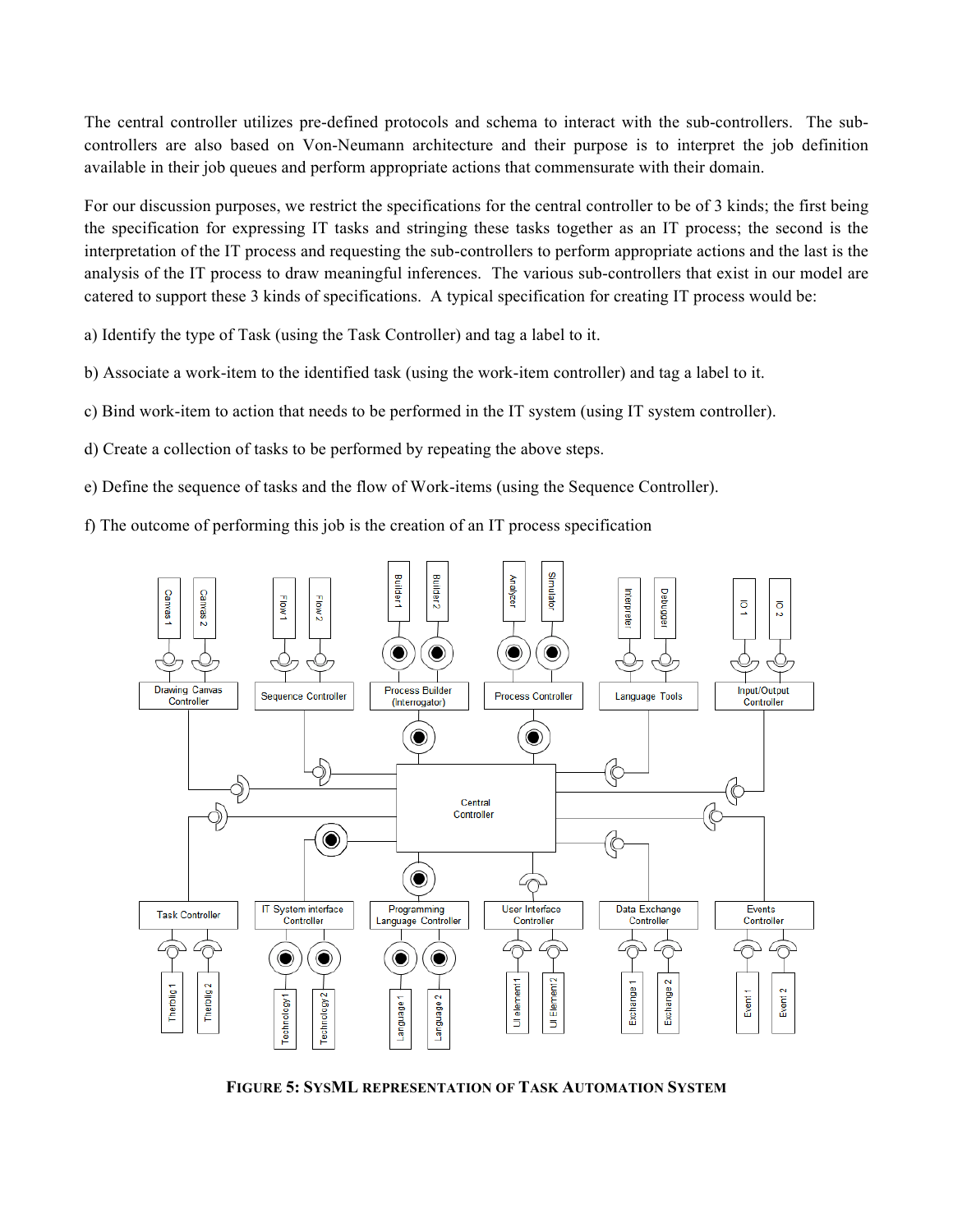### 7. SUMMARY

The basis of the VURSA approach is the "values viewpoint" for creating and describing software. It includes identifying the need for architects to understand value creation processes, creating a separation of value and quality concerns across levels, creating appropriate form/structures for realizing value and establishing traceability between value understanding, value proposition and value realization. The core ideas behind VURSA, as illustrated in Table 8, are the four different perspectives and the corresponding activities to be performed against these different perspectives.

### **TABLE 8: SUMMARY OF VURSA**

| Perspective           | <b>Guidelines</b>                                                                                                                                                                                                                                                                                                                                                                                                                                                                                                                                                                                                                                                                                                                                                                                                                                                                                                                                            |  |  |
|-----------------------|--------------------------------------------------------------------------------------------------------------------------------------------------------------------------------------------------------------------------------------------------------------------------------------------------------------------------------------------------------------------------------------------------------------------------------------------------------------------------------------------------------------------------------------------------------------------------------------------------------------------------------------------------------------------------------------------------------------------------------------------------------------------------------------------------------------------------------------------------------------------------------------------------------------------------------------------------------------|--|--|
|                       | <b>Identify Stakeholders</b><br>$\bullet$<br>o Identify all of those stakeholders who get affected by the software.<br><b>Understand Stakeholders Value Creation Context</b><br>$\bullet$<br>o Understand value creation processes of stakeholders.<br><b>Understand Problem Context</b><br>$\bullet$<br>Understand how stakeholders perform their work processes to deliver<br>$\circ$<br>outcomes.                                                                                                                                                                                                                                                                                                                                                                                                                                                                                                                                                         |  |  |
| Value Understanding   | Define Problem Space<br>$\bullet$<br>o Work out the underlying purpose. Agree on problem abstractions.<br>Define Solution Space<br>$\bullet$<br>Analyse problem context and work out a collection of feasible solution<br>$\circ$<br>concepts.<br>Define Value Creation Context<br>Analyse customer's value creation processes and identify what value delivery is<br>possible.                                                                                                                                                                                                                                                                                                                                                                                                                                                                                                                                                                              |  |  |
| <b>Value Carriers</b> | Redefine Stakeholders Value Requirements<br>$\bullet$<br>o Redefine what value the software creates for its stakeholders.<br>Define Solution Configuration<br>$\bullet$<br>Establish what the software needs to deliver.<br>$\circ$<br>Define Software Quality characteristics and its correlation to Value<br>$\circ$<br>Identify essential and distinguishing attributes that deliver the intended<br>$\circ$<br>value<br>Develop Product breakdown Structure<br>Develop a form based on layered abstractions with each layer chosen based<br>$\circ$<br>on knowledge domains involved.<br>Develop Quality breakdown Structure<br>Prioritize, delineate and segregate Quality characteristics across different<br>$\circ$<br>levels of understanding.<br>Develop Delivery Processes<br>$\bullet$<br>Develop stakeholders' responsibility satisfaction processes and associated<br>$\circ$<br>management processes so as to achieve the identified purpose. |  |  |
| Value Proposition     | <b>Identify Design Styles</b><br>$\bullet$<br>o Identify common patterns that characterize the system as a whole<br>Define Design rationales<br>$\bullet$<br>State the reasons for the choices made<br>$\circ$<br>Define design models<br>$\bullet$<br>Models can be used to structure, identify, analyze and synthesize design<br>$\circ$<br>Create Design views and view points<br>Frame specific solution concerns; establish conventions for realization<br>$\circ$                                                                                                                                                                                                                                                                                                                                                                                                                                                                                      |  |  |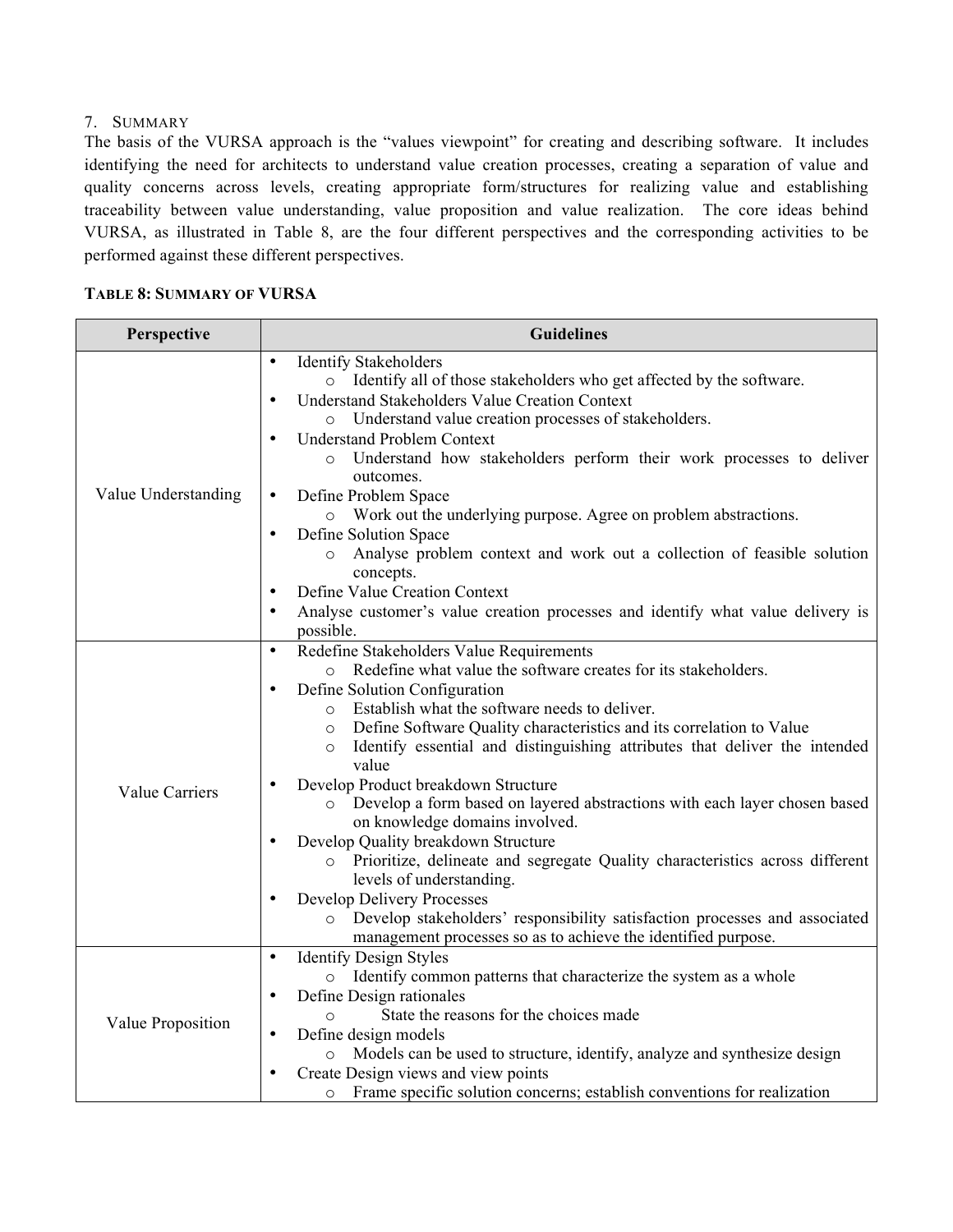|                   | Translate to Value Proposition by creating appropriate architecture description<br>٠  |
|-------------------|---------------------------------------------------------------------------------------|
|                   | Utilize available approaches (Adopt standardized (agreed-upon) definitions<br>$\circ$ |
|                   | and perspectives to describe the software architecture)                               |
|                   | Express identified solution configuration, delivery processes, qualities<br>$\circ$   |
|                   | decomposition using Architecture Description languages.                               |
|                   | <b>Qualities Conformance</b>                                                          |
|                   | Trace identified qualities; expected value to Value Proposition.<br>$\circ$           |
|                   | Value Realization<br>$\bullet$                                                        |
|                   | o Instantiate the architecture for a specific instance.                               |
|                   | Product Analysis and Improvement                                                      |
|                   | o Trace Architecture Description to its development.                                  |
| Value Realization | Qualities Analysis and Improvement                                                    |
|                   | Analysis of delivered qualities against desired qualities and appropriate<br>$\circ$  |
|                   | improvement                                                                           |
|                   | Value Analysis and Improvement<br>٠                                                   |
|                   | Analysis of delivered value against desired value and appropriate improvement         |

### 8. ACKNOWLEDGEMENTS

Our thanks to Prof. Kesav Nori, Dr. VCS Prasad (Ex-TCS Advisor), Sekhar Vadari, and Dr. Swaminathan of Tata Consultancy Services for seeding the thoughts on Value and Qualities based Design.

- 9. REFERENCES
- 1. Maier M, E. Rechtin, 2009, The Art of Architecting, 3rd Edition, CRC Press
- 2. Alain Faisandier, 2012, Systems Architecture and Design, Volume 3, Singerygy' Com
- 3. ISO/IEC, 42010: 2011, Systems and Software Engineering Architecture Description
- 4. Jack Ring, 1998, Value seeking approach for Systems Engineering, IEEE-SMC, Conference Proceedings
- 5. Noriaki Kano, 1996, Guide to TQM in Service Industries, Asian Productivity Organization
- 6. SE Handbook Working Group, INCOSE, 2011, Systems Engineering Handbook V 3.2.2
- 7. Barry Boehm, Value based Software Engineering, ACM Sigsoft, Software Engineering Notes Vol 28, no 2
- 8. K Anand, Kesav V Nori, Nitin K Reddy, Raman A, 2008, User Value driven Software Development, Information Systems 2008, Barcelona, Spain
- 9. K Anand, Doji Samson, Nikhil Zope, 2012, Value driven approach for Services Design, 56th Conference of International Society of Systems Science, San Jose, USA
- 10. Doji Samson Lokku, 2011, Value Distilled: A framework based approach to establish the trace of Technology Value in the context of Engineering Management, Eurocon 2011
- 11. David Garlan, Mary Shaw, 1994, An introduction to soft-ware architecture, Advances in Software Engineering and Knowledge Engineering, Volume I, World Scientific Publishing Company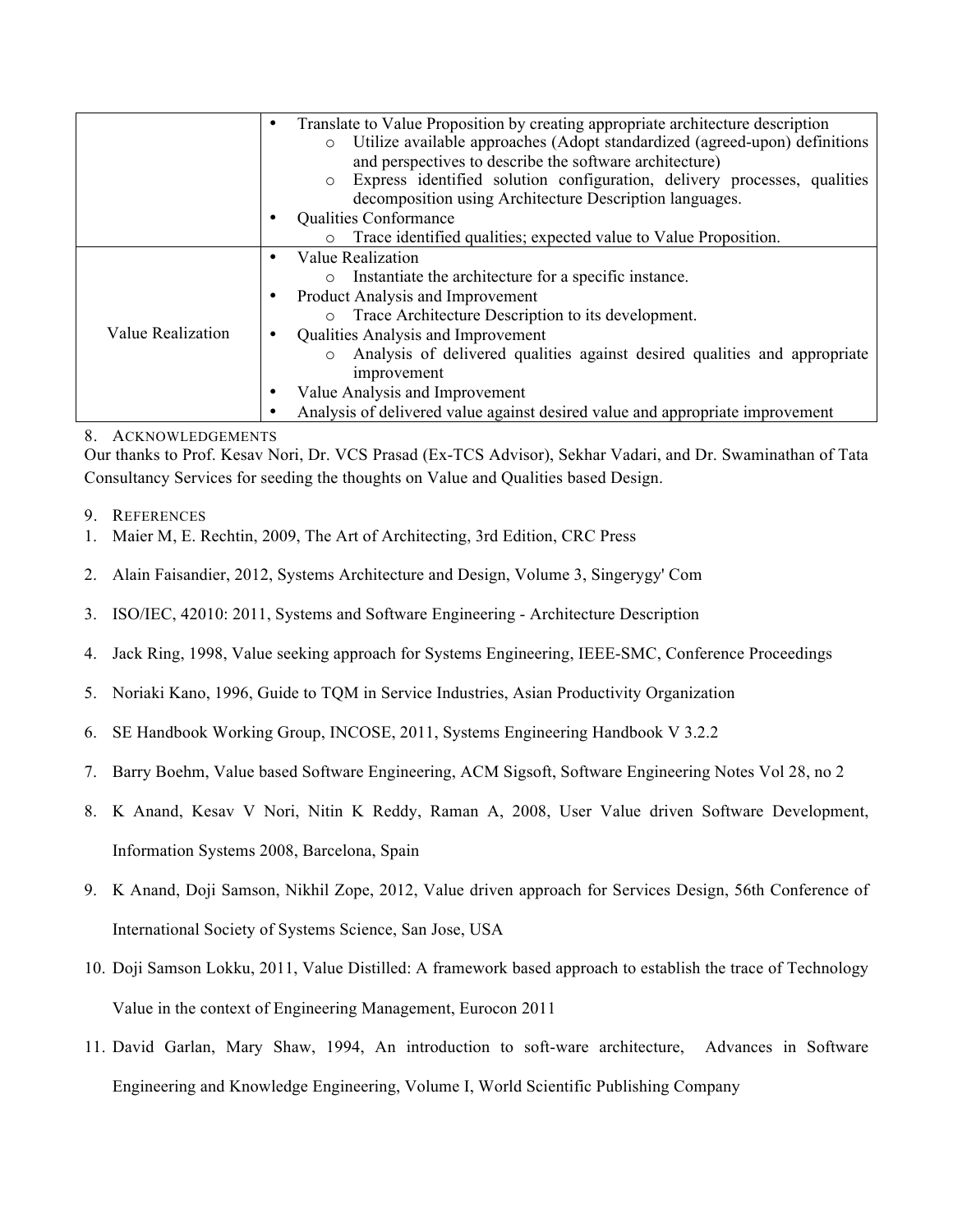- 12. Dewayne E Perry, Alexander Wolf, 1992, Foundations for the study of software architecture, ACM SigSoft, Software Engineering Notes Vol 17, No 4
- 13. IEEE Computer Society, 2004, Guide to Software Engineering Body of Knowledge, SWEBOK
- 14. ISO/IEC, 15288:2008, Systems Engineering System Life Cycle Processes, ISO and IEC, 2008
- 15. SE Handbook Working Group, INCOSE, 2011, Systems Engineering Handbook V 3.2.2
- 16. Womack, James P., and Daniel T, Jones, 1996,Lean Thinking, New York: Simon & Schuster
- 17. John Reekie, Rohan McAdam, A Software Architecture Primer, Angophora Press
- 18. Zachman, John A., "A Framework for Information Systems Architecture," IBM Systems Journal, vol. 26, no. 3, 1987; IBM Publication G321-5298
- 19. Kano, N., 1984, Attractive quality and must-be quality, The Journal of the Japanese Society for Quality Control, April, pp. 39-48.
- 20. Kesav V Nori and N. Swaminathan, A Framework for software product Engineering, Asia-Pacific Software Engineering Conference, Bangalore, Dec6-8, 2006.
- 21. Bill Hallier, Space is the Machine, A configurational theory on Architecture, eBook
- 22. Philippe Kruchten, 1995, Architectural Blueprints, The 4 + 1 View Model of Software Architecture, IEEE Software 12 (6), pp 42-50
- 23. Systems Engineering and Cybernetics Centre, 1999, Multi-Modeling Approach to Enterprise Analysis and Modeling, Quality Management System Guidelines
- 24. Dale D. Meredith, Kam W. Wong, Ronald W Woodhead, Robert H. Wortman, Design and Planning of Engineering Systems, Prentice Hall
- 25. Bill Hillier and Adrian Leaman, 1974, How is design Possible, Journal of Architectural and Planning Research,
- 26. IEEE Computer Society, 2012, Guide to Software Engineering Body of Knowledge, Software Engineering Economics
- 27. IEEE Computer Society, 2012, Guide to Software Engineering Body of Knowledge, Software Design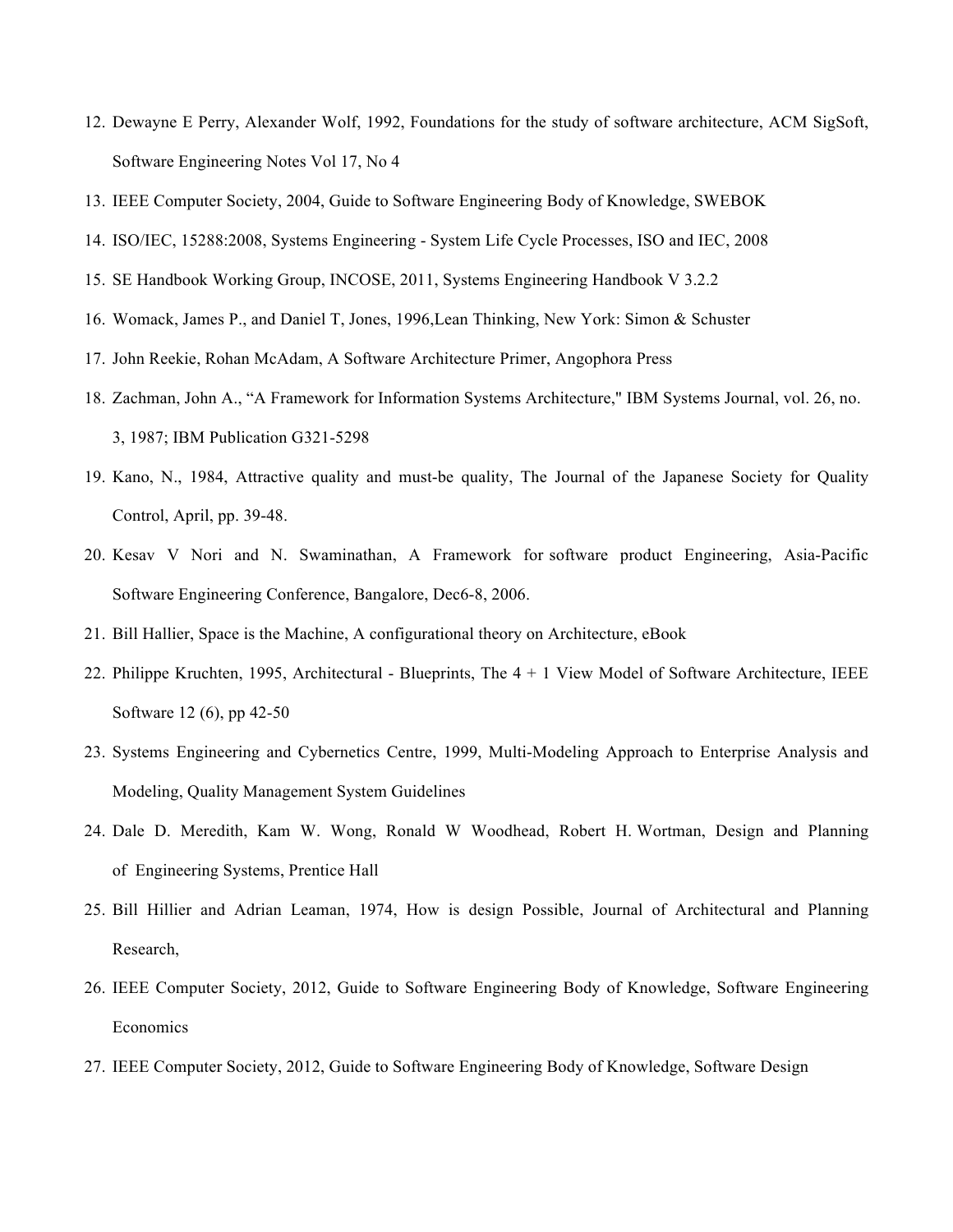- 28. Barry Boehm and Kevin Sullivan, Software Economics: A Roadmap, The Future of Software Engineering, http://www.cs.ucl.ac.uk/staff/A.Finkelstein/fose/finalboehm.pdf
- 29. Hitchins, D. 2008. "Emergence, Hierarchy, Complexity, Architecture: How do they all fit together? A guide for seekers after enlightenment." Self-published white paper. Accessed 4 September 2012. Available at: http://www.hitchins.net/EmergenceEtc.pdf.
- 30. Steve McConnell, 2004, Code Complete, Microsoft Press,
- 31. OMG, OMG Systems Modeling Language Version 1.3, http://www.omg.org/spec/SysML/20120401
- 32. Mary Shaw, 1994, Patterns for Software Architecture, First Annual Conference on the Pattern Languages of Programming, August 1994, vol 1, Coplien and Schmidt (eds), Addison-Wesley,1995, pp. 453-462.
- 33. ISO/IEC, ISO 15939, Systems and Software Engineering Measurement Process, ISO and IEC
- 34. ISO/IEC, ISO 25010, Systems and software engineering Systems and software Quality Requirements and Evaluation (SQuaRE) — System and software quality models, ISO and IEC
- 35. ISO/IEC, ISO 42030, Architecture Evaluation, ISO and IEC (Working Draft)
- 36. Abowd, Gregory; Bass, Len; Clements, Paul; Kazman, Rick; Northrop, Linda; & Zaremski, Amy. Recommended Best Industrial Practice for Software Architecture Evaluation (CMU/SEI-96-TR-025). Software Engineering Institute, Carnegie Mellon University, 1997. http://www.sei.cmu.edu/library/abstracts/reports/96tr025.cfm
- 37. Nico Lassing, 2002, Architecture Level Modifiability Analysis, SIKS Dissertation Series No. 2002-1, Dutch Graduate School for Information and Knowledge Systems
- 38. Rick Kazman, Jai Asundi, Mark Klein, 2002, Making Architecture Design Decisions: An Economic Approach, Technical Report, CMU/SEI-2002-TR-035, ESC-TR-2002-035
- 39. Len Bass, Paul Clements, Rick Kazman, 2003, Software Architecture in Practice, 2nd Edition, Addison Wesley publications
- 40. Robert Allen, David Garlan, 1996, The Wright Architectural Specification Language, School of Computer Science, Carnegie Mellon University.